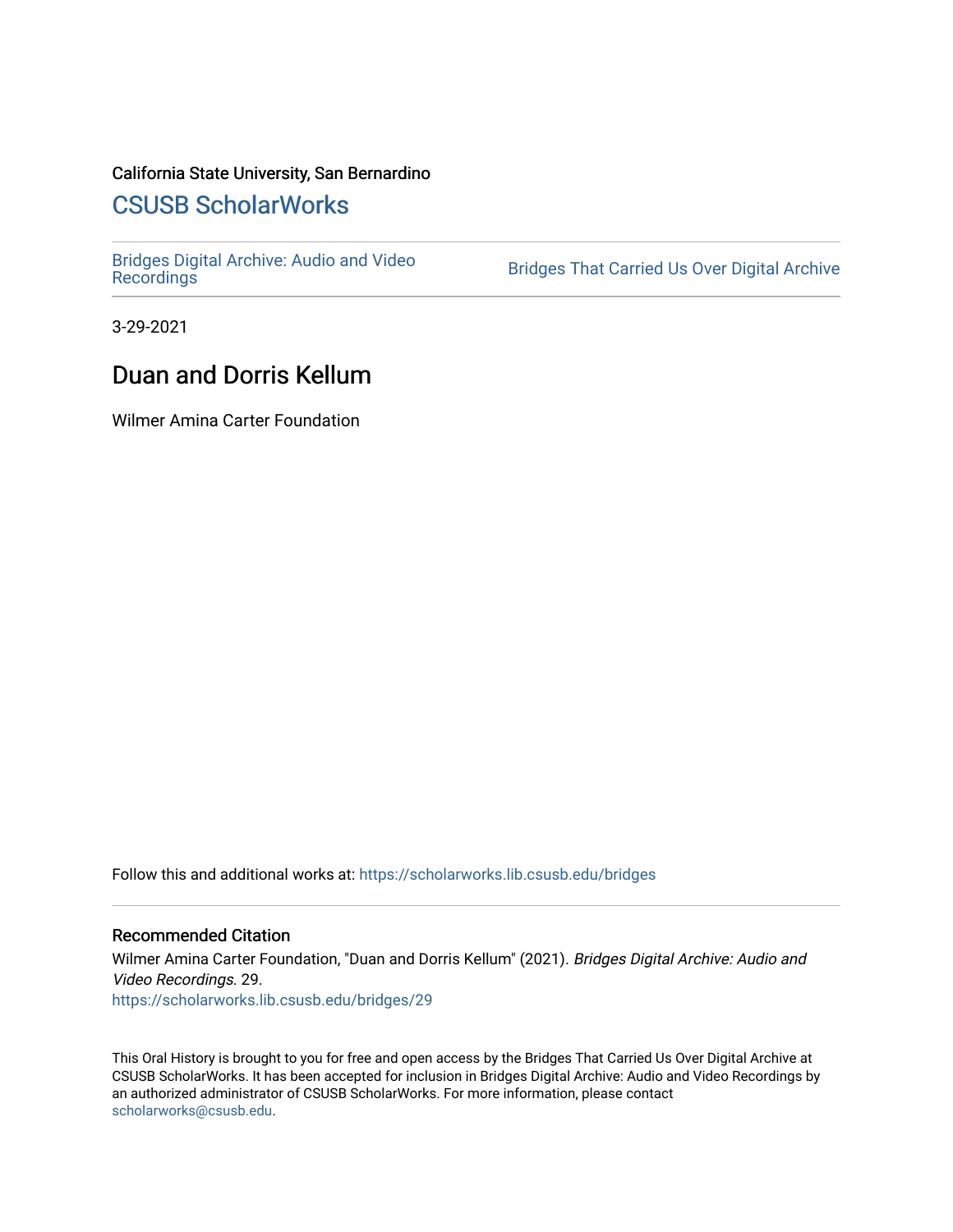# Bridges that Carried Us Over Project

Interview Summary

# **Interviewees:**

Duan Kellum Dorris Kellum

# **Interviewers:**

Tiana Mosley Kendall Green

# **Interview Date:**

March 29, 2021

#### **Interview Location:**  Remotely via Zoom

# **Interview Summary completed by:**

Tiana Mosley & Marissa Rodriguez, 2022

# **Description**

Duan Kellum and Doris Kellum, a mother and son, discuss their lives as a military family who were stationed at the Norton Air Force Base and lived in Redlands, CA. Mr. and Mrs. Kellum recount memories of black owned businesses in Redlands and San Bernardino, CA, the racial dynamics and history of busing in the Redlands Unified School District, and their community in north Redlands. The Kellum's describe the importance of a close-knit community both at the Norton Air Force Base and in the Texonia Village, which played a vital role in Duan's positive upbringing. Mr. Kellum shares his experiences with racism in Redlands, starting with racial discrimination in RUSD to racial profiling from the police. Mrs. Kellum talks about her experiences growing up in Virginia and her encounters with racism during their drive across country to Redlands in 1969. The Kellum's discuss their hardships and experiences living through both COVID-19 and the Black Lives Matter Movement. During the pandemic Mr. Kellum found solace in art, by running the SKOOLBOIZ art studio in San Bernardino, CA. Mr. Kellum talks about the importance of working for change both in the school district and society.

# **Subject Topic**

- Redlands (Calif.)
- Norton Air Force
- Texonia Village
- Redlands Unified School District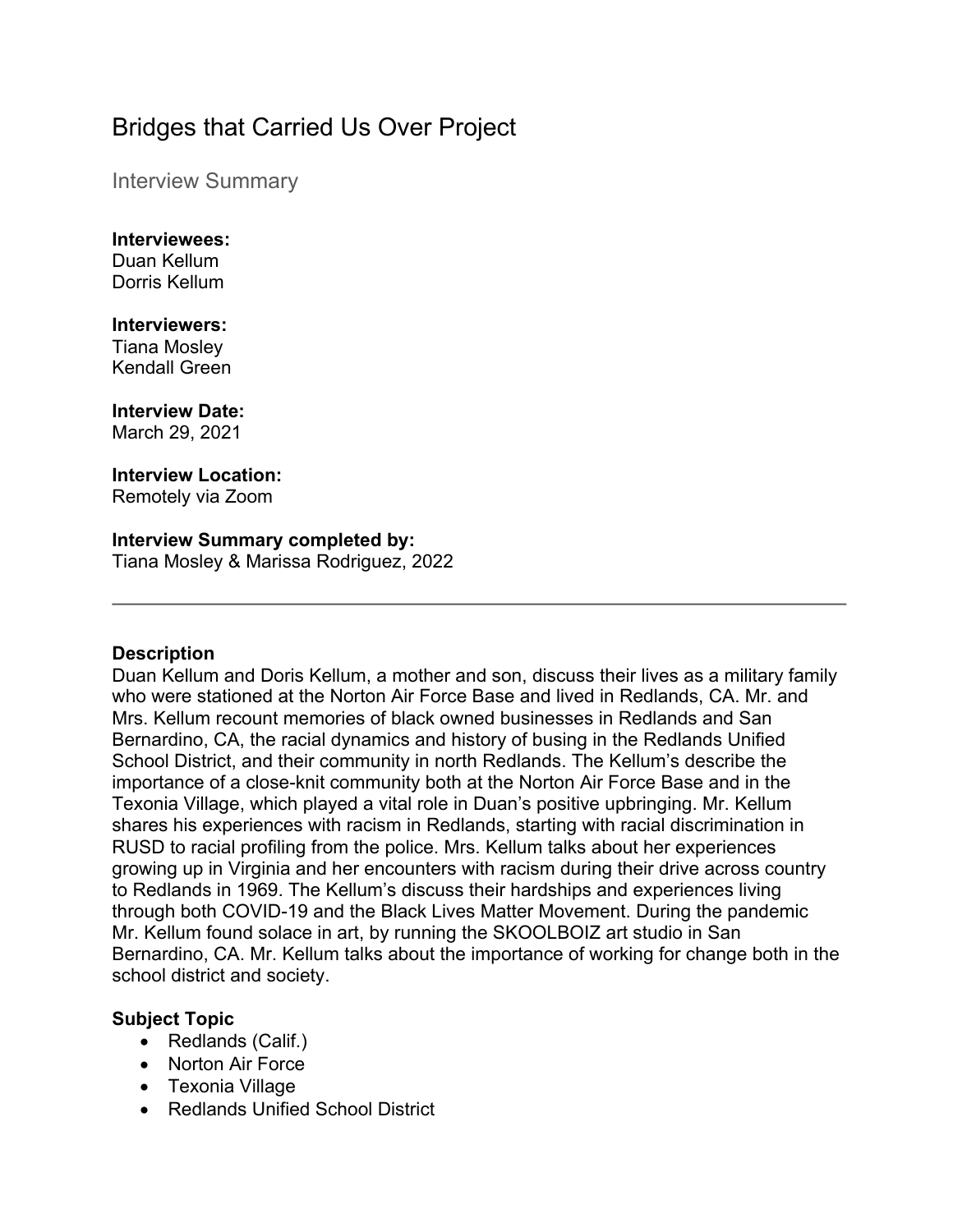- Virginia
- Black
- Latino
- COVID-19
- McKinley Elementary School
- Clement Middle School
- Lugonia Elementary School
- Teachers
- Ethnic Studies
- Rodney King
- Police discrimination
- BLM movement
- Black businesses
- Politics
- Racism

# **Spatial Coverage:**

| <b>Name of Site (If Relevant)</b> |  |  |
|-----------------------------------|--|--|
| Redlands, CA                      |  |  |
| Texonia                           |  |  |
| <b>Texas Street</b>               |  |  |
| Lugonia                           |  |  |
| Norton Air Force Base             |  |  |
| Trenton, NJ                       |  |  |
| <b>Frances Street</b>             |  |  |
| San Bernardino, CA                |  |  |
| <b>Church of Christ</b>           |  |  |
| <b>Second Baptist</b>             |  |  |
| <b>McKinley Elementary School</b> |  |  |
| Carlotta Ct., Redlands, CA        |  |  |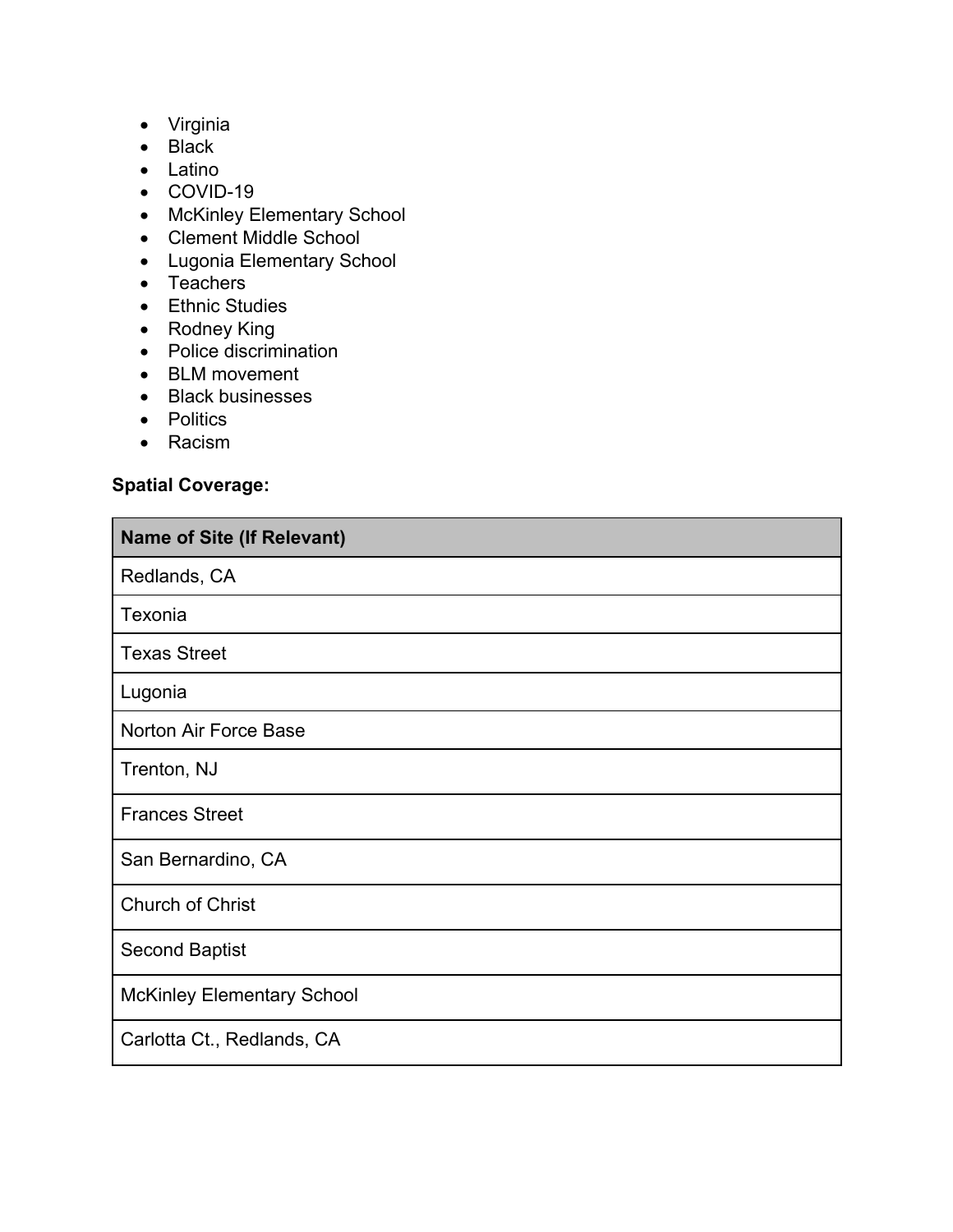# **Temporal Coverage:**

1969 - 2021

# **Key Organizations:**

- $\bullet$  Lions Club
- Redlands Human Relation Commission
- NCO Academy
- Pop Warner Football
- Cub Scouts

# **Interview Index:**

| <b>Media Format</b>  | Time<br>(hh:mm:ss)               | <b>Topic Discussed</b>                                                   |
|----------------------|----------------------------------|--------------------------------------------------------------------------|
| <b>Digital Video</b> | $00:00:49.000 -$<br>00:00:51.000 | Growing up in Redlands, CA and Virginia                                  |
| <b>Digital Video</b> | $00:05:28.000 -$<br>00:05:46.000 | Prominent Black businesses when they first<br>moved to the Inland Empire |
| <b>Digital Video</b> | $00:10:02.000 -$<br>00:10:07.000 | <b>Black community hardships</b>                                         |
| <b>Digital Video</b> | $00:13:24.000 -$<br>00:13:35.000 | Biggest events you remember throughout your<br>life                      |
| <b>Digital Video</b> | $00:16:58.000 -$<br>00:17:04.000 | Community change over your lifetime                                      |
| <b>Digital Video</b> | $00:25:26.000 -$<br>00:25:41.000 | Experiences of racism in the school district                             |
| <b>Digital Video</b> | 00:28:06.000 -<br>00:28:07.000   | Busing in Redlands, CA                                                   |
| <b>Digital Video</b> | 00:29:38.000 -<br>00:29:42.000   | Racism throughout their lifetime                                         |
| <b>Digital Video</b> | 00:35:27.000 -<br>00:35:38.000   | Community change after segregation                                       |
| <b>Digital Video</b> | 00:40:38.000 -<br>00:40:52.000   | <b>BLM and COVID-19</b>                                                  |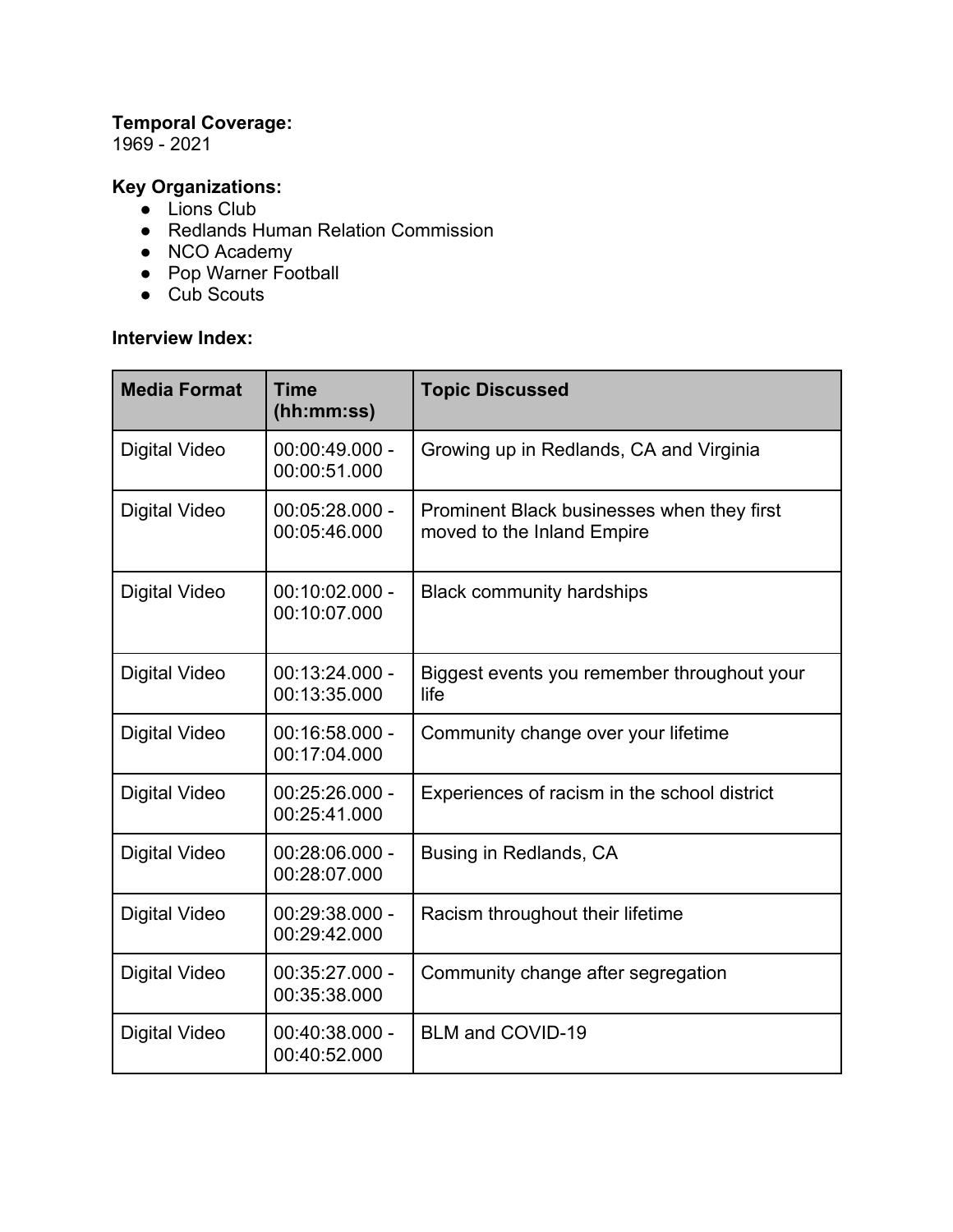**Full interview transcript can be found below.**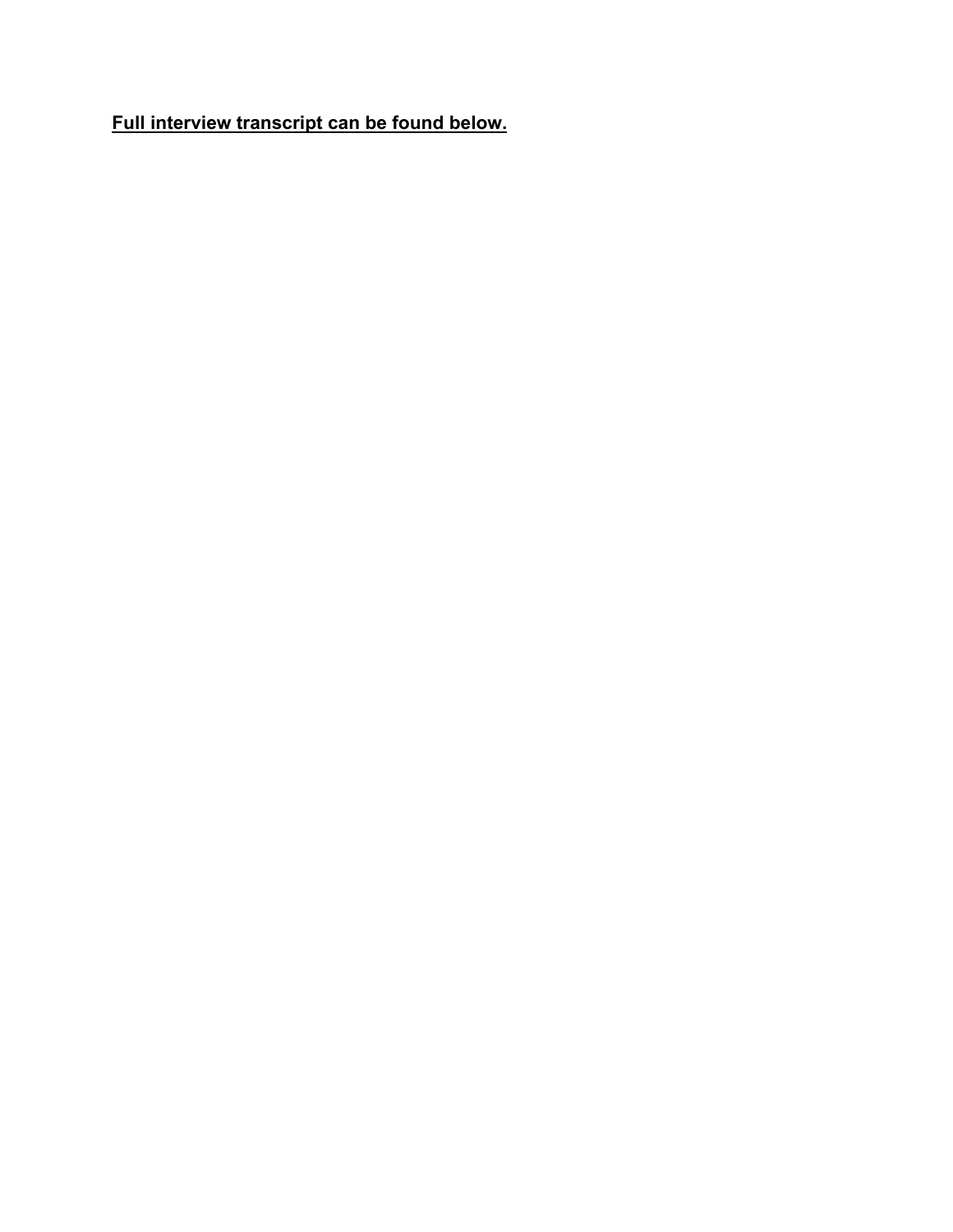Interview Transcript

# **Start of Interview:**

[00:00:00]

**Tiana Mosley: [00:00:02.000 --> 00:00:19.000]** Okay, perfect. It's recording. So this is Tiana Mosley and Kendall Green, and today we are here doing the bridges that carry this over archive for Black History of the Inland Empire. And if you guys would like you guys please say your name and spell it for me please.

# **Doris Kellum: 00:00:19.000 --> 00:00:27.000**

I'm Doris Kellum

D O R I S K E L L U M.

# **Duan Kellum: 00:00:27.000 --> 00:00:32.000**

My name is Duan Kellum. D U A N

# **Tiana Mosley: 00:00:32.000 --> 00:00:46.000**

Perfect, thank you so much. So the first question super easy like I said the very laid back interview nothing too crazy. So, either one whoever wants to start first Can you tell us a little bit about where you grew up, and then some of your earliest childhood.

# **Duan Kellum:00:00:49.000 --> 00:02:18.000**

I go first? Yeah, okay. I grew up in Redlands, I was born in Trenton, New Jersey, moved out here when I was three. My family was stationed at Norton Air Force Base, San Bernardino.

So that's how we got out here. My earliest childhood memories. Hmm, I've got a couple. First one is I grew up on Frances Street which is next to Texonia Park. And we grew, our house was right at the edge of the housing development and there were orange groves, right butted up against our house, so I remember as a kid, just reaching over the fence, picking oranges.

My dad would give us a like a grocery bag to go collect oranges and I remember for the longest not until college that I ever had to buy a single orange, my mind and how expensive they were because they were free. All of my life. So and I think, I don't think, this is a joke, but I don't think any of the kids ever got a cold because we were constantly eating oranges and we probably had a vitamin C overload, that we would be out playing you get thirsty you grab an orange, you know you get hungry, eat an orange.

# **Tiana Mosley: 00:02:20.000–>00:02:34.000**

Perfect. thank you that's super cool I know with me living in Redlands I have, the amount of oranges I haven't had it's kind of concerning. And then Mrs. Kellum if you would like to go next.

# **Dorris Kellum: 00:02:35.000 --> 00:02:41.000**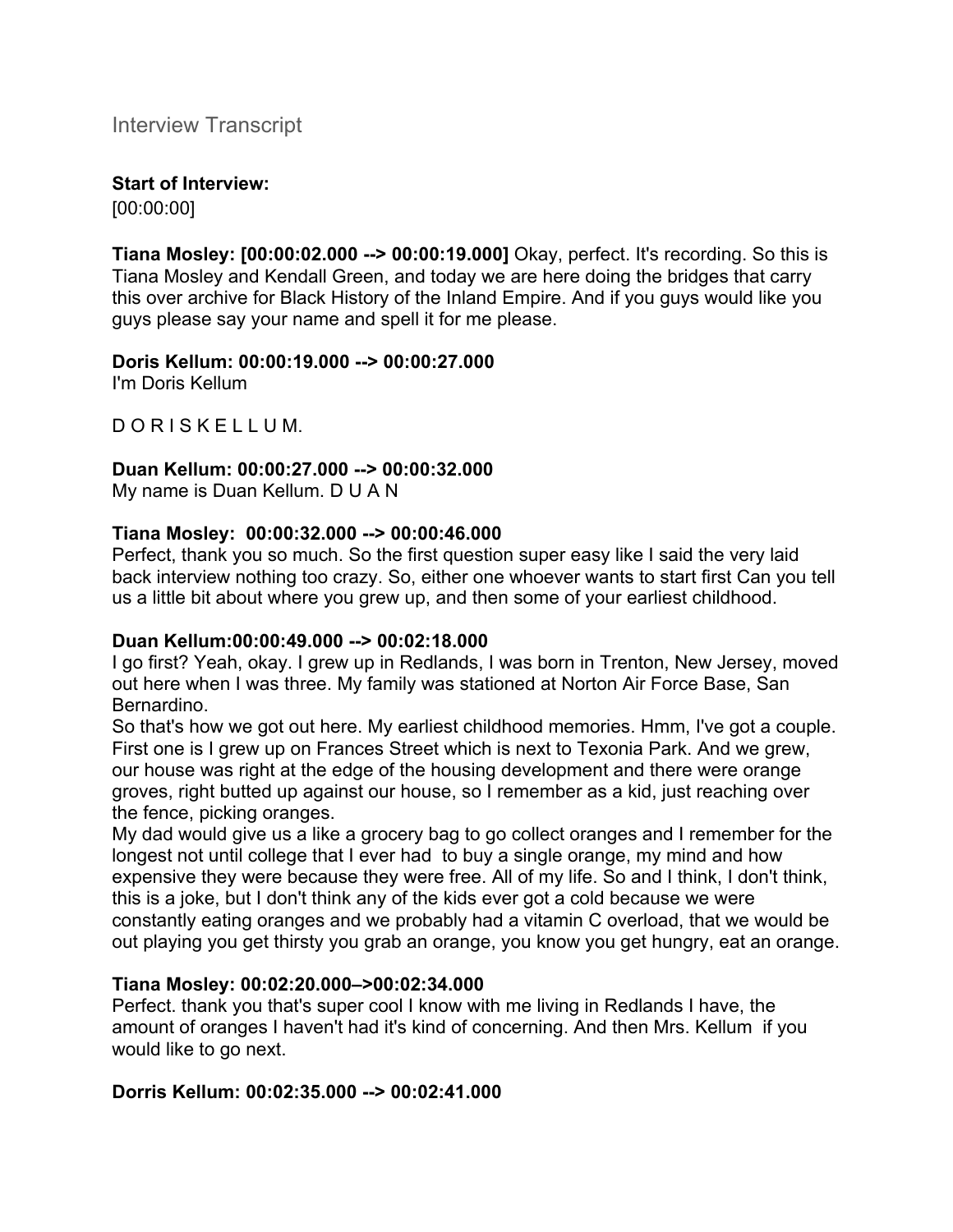Well I was born in Virginia. Southern Virginia and I had two brothers and one sister so there was four of us in the family. My greatest memory back then was when we would go to visit our grandparents in the summertime, because they lived a distance from us and we went there to spend the summer you know with them.

And they were farmers. We used to work on the farm, you know, tobacco, corn, all types of vegetables because that's where you know our food came from, you know, was from the gardens. And they raised you know hogs, pigs. So, the families had you know they would have their own hogs and they will kill them at the end of the fall year and we would watch them as they put these pigs in this long pan with a fire underneath, and the hot water would get very very hot, they will put the pig in that, in that spray you know, then they hair, then they will cut them up into the parts you know.

And um I went to elementary school, which was only for, you know, a blacks then you know and we had to walk to school and that was fun you know and our school was um two rooms. The first through the fourth was in one room and the fourth through the seventh was in the other room, and after that we went to another city you know for college I mean for high school, which was Martinsville, and they have a classes where from seven to eleventh. We didn't go to 12th grade we only went to the 11th grade. That's about all I think. I could tell you a lot. But I would be sitting here the rest of the evening

#### **00:04:40.000 --> 00:04:47.000**

**Tiana Mosley:** And then Mrs. Kellum this is more towards you and then it's about when did you move to the IE and then what brought you to the IE.

# **00:04:47.000 --> 00:04:53.000 (00:05:13)**

**Dorris Kellum:** Oh, we moved here in 69. Duan was three years old. We were a military family and he said, you know, and that's why we came because he got stationed here in California and we have been here since then. Husband is deceased you know but we lived here since Duan was three years old. Anything else?

# **00:05:14.000 --> 00:05:28.000**

**Tiana Mosley:** Let's see the next one to, then when you guys moved to the I.E during that time. This is more towards like businesses around then do you remember anything specific like with downtown or how that felt like during then.

# **00:05:28.000 --> 00:05:46.000**

**Dorris Kellum:** Hmm. Yes, I can slightly remember downtown, and we didn't go downtown too much, you know, but I can remember, this is going somewhere. That there was a five and dime store there that you know the blacks couldn't go in, you know, and sit.

# **00:05:46.000 --> 00:05:54.000**

You know at the counters as you know like that anything but other than that you know **Duan Kellum:** What here in Redlands?

**Dorris Kellum:** Mhmm.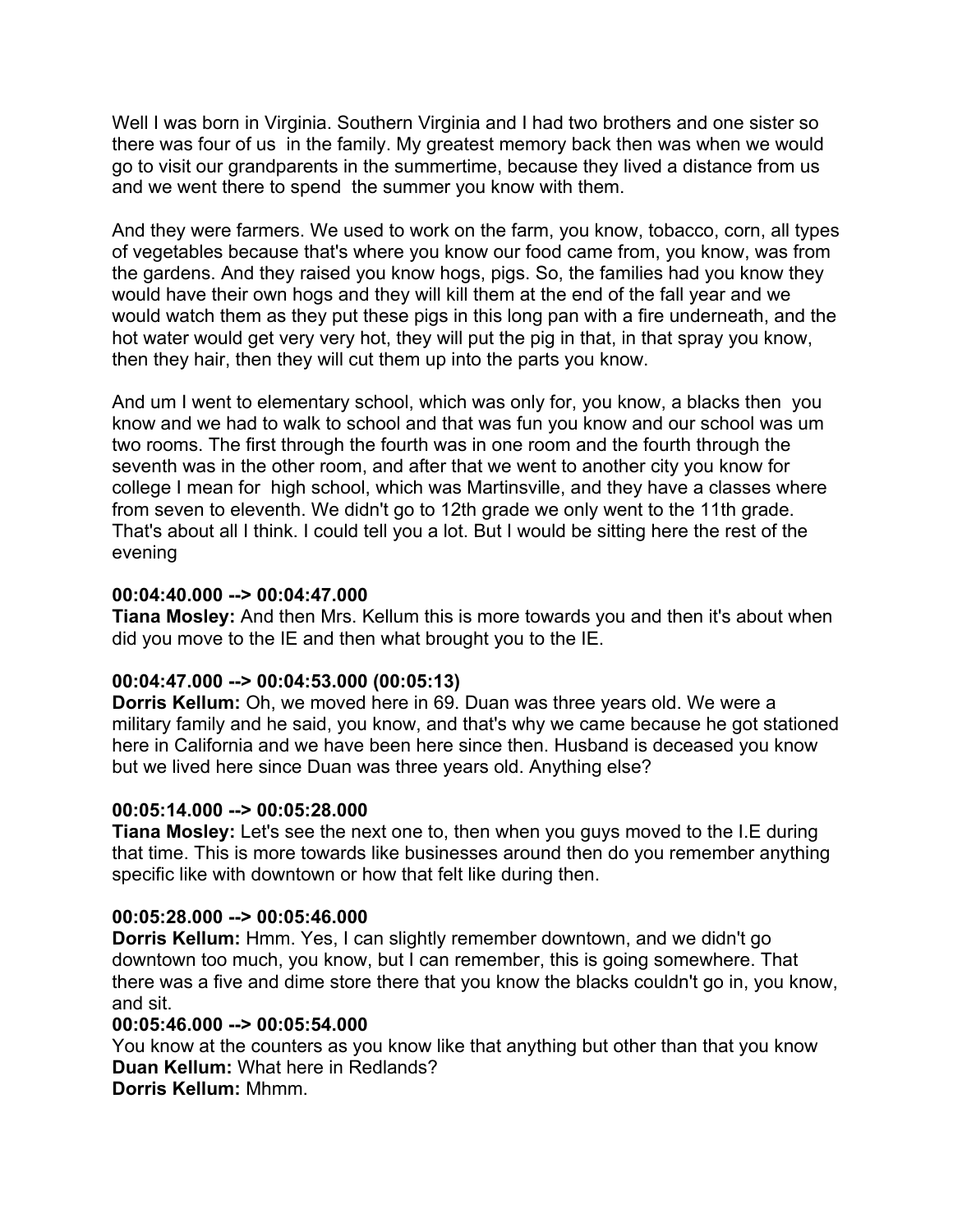#### **00:05:54.000 --> 00:06:07.000**

**Tiana Mosley:** See I had no idea about that either, and then kind of going off of black, black businesses, was there any black businesses around during that time that you guys knew about and the IE.

#### **00:06:07.000 --> 00:07:08.000**

**Duan Kellum:** The only one I remember. Wait, let's see. I remember there was a dry cleaners.

And I was at elementary at the time because the son of the owner we were on a track team together. Umm Ryan? Ryan Johnson perhaps? Other black businesses. I wouldn't say brick and mortar, but we had a neighbor, my godfather he was a gardener and you know he had his own business. That's what he did. Umm. I can't, No I can't recall off the top of my head any other, you know, brick and mortar black businesses in Redlands, I remember we would get our hair cut in San Bernardino on Mt. Vernon, I think, Ace of Spades barber shop, or we would go to Norton.

#### **00:07:09.000 --> 00:07:16.000**

**Tiana Mosley:** Yeah. Okay, perfect. Let me see

**Duan Kellum:** if I remember, There are a few beauticians.

#### **00:07:16.000 --> 00:07:28.000**

And then there was like a hair supply place in Loma Linda, and that was African American owned. Yeah, wow that's it.

**Dorris Kellum:** cause I had black beauticians that live in the area, you know **Duan Kellum:** she operated at home? **Dorris Kellum:** Mmhmm.

**00:07:40.000 --> 00:07:42.000 Duan Kellum:** Okay.

# **00:07:42.000 --> 00:07:53.000 (00**

**Tiana Mosley:** Okay. Yeah, perfect. And then this question. kind of going on, not on the like questionnaire sheet kind of more personal also because my family is an Air Force family as well. So then I wanted to know like during that time especially like on the Air Force Base, was there any kind of like community you guys felt like necessarily with like the black community with other families or how was that during that time on the Air Force Base.

**00:08:06.000 --> 00:08:09.000 Dorris Kellum:** Oh no, we were mixed.

**00:08:09.000 --> 00:08:27.000**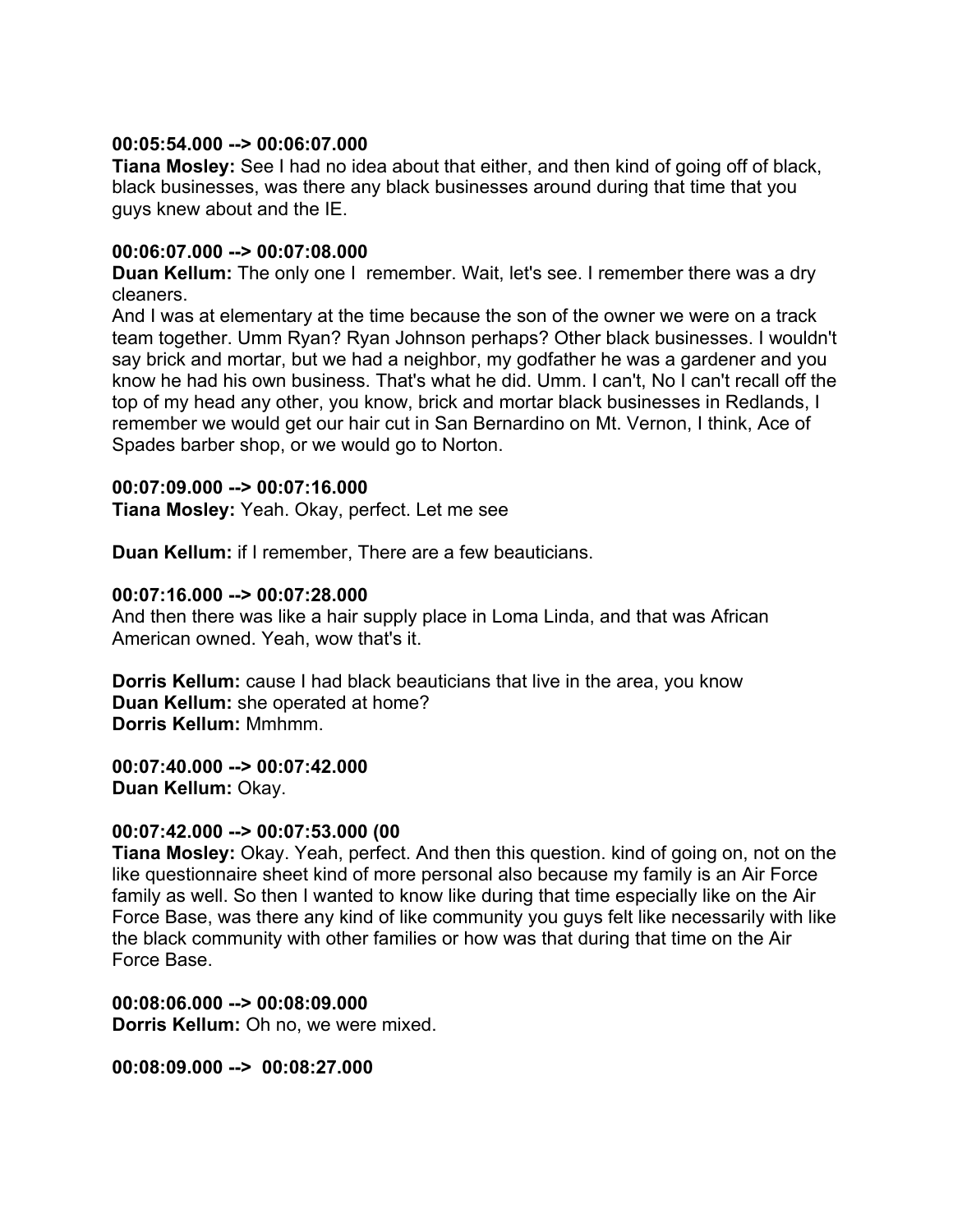**Duan Kellum:** And we lived off base unless we were here in Norton. There were quite a few families that were stationed in Norton that we socialized with. Yeah, so you know but with the Roberts

**Dorris Kellum:** Oh yeah and we had friends

**00:08:27.000 --> 00:08:40.000 Duan Kellum:** The Upshaw's

**Dorris Kellum:** which is still our friends through those years, you know.

**Duan Kellum:** There were the civil servants they work was it the Mitchums. Yeah. And the Lassenbees were they Air Force?

**00:08:40.000 --> 00:08:59.000 Dorris Kellum:** Yeah, yeah.

**Duan Kellum:** So there were quite a few in the area

**Dorris Kellum:** in the area, Air force.

**Duan Kellum:** likely that's where that connection was that that community

**Dorris Kellum:** I'm associated with among you know, bam, you know, but we did have our friends in the base you know that you know we went to, you know, that was my husband was um. He taught at the…

**Duan Kellum:** NCO Academy.

**Dorris Kellum:** NCO Academy he was an instructor there so there were a lot of fairs there that we went to that, you know, was mixed because you know the Air Force they mix with everything so we socialize a lot you know with them out there.

#### **00:09:24.000 --> 00:09:40.000**

**Tiana Mosley:** Oh, perfect. And then, when you guys came like more towards IE. Were you part of any churches on this side, by any chance?

**00:09:40.000 --> 00:09:45.000 Dorris Kellum:** What was the name of it?

**Duan Kellum:** Well, we went to the church at Norton

**Dorris Kellum:** Yeah we went to Norton Air Force Base chapel

#### **00:09:45.000 --> 00:09:49.000**

**Duan Kellum:** yeah we went to Second Baptist, I don't know if she remembers.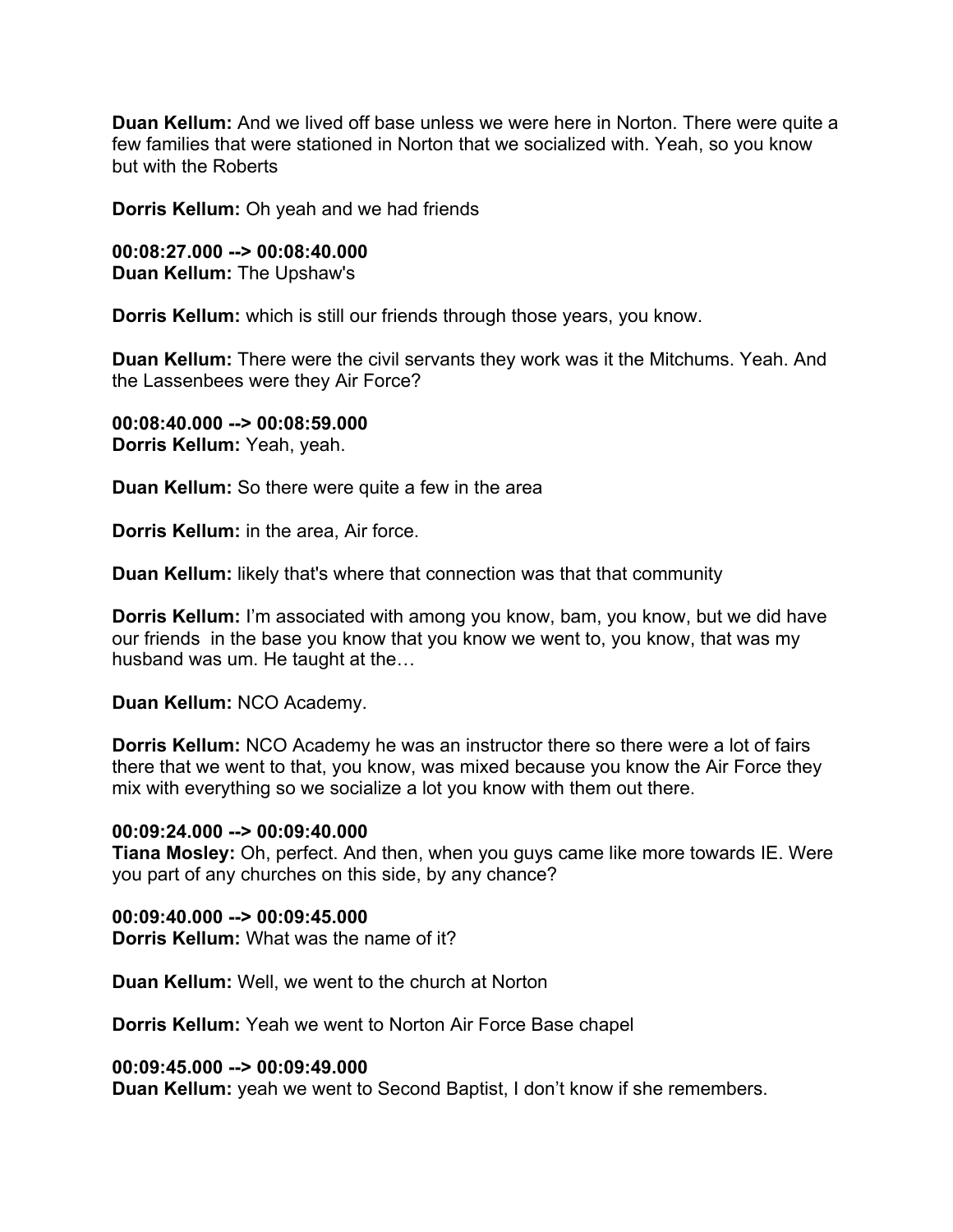#### **00:09:49.000 --> 00:09:52.000**

**Dorris Kellum:** Second Baptist. But then we joined um.

#### **00:09:52.000 --> 00:09:57.000**

**Duan Kellum:** Oh, later on, when we joined the, what is the UCC in Mentone. Church of Christ and that's mainly a African American church.

#### **00:10:02.000 --> 00:10:07.000**

**Tiana Mosley.** Perfect. I think we're just going through these questions you guys are making it easy on me. Let's see. Um politics wise too during that time. Do you guys remember anything that stands out especially within the black community like any hardships when you guys first came to IE?

#### **00:10:23.000 --> 00:10:29.000**

**Dorris Kellum:** I can't think of any. Can you Duan?

# **00:10:29.000 --> 00:12:02.000**

**Duan Kellum:** Politics. You know, I do remember again our neighbors. My godparents they had a foster daughter. And I remember her going ended up, she ended up going to San Bernardino High School. Because I remember there was something going on in Redlands, and a lot of the kids who are in high and I was much, much younger I was probably like six or seven, and they were going to San Bernardino high school and it was like kind of at the end of the kind of the Black Power movement in the late 70s, and I think they went there to get that more of a cultural an African American connection because there was very little here in the IE. Well in Redlands, and I remember there was an author, a local author who did a book. I believe it's called like Niggers in the back of the bus or something and it's a pretty prominent book I have a copy of it now. And I think a lot was going on at that time in San Bernardino within the African American community. We were it was, it was in that time we were doing busing. So we lived like I said by Texonia Park, but the kids in our neighborhood were bused to McKinley elementary school which is on the other side of Redlands, So, I would think that would be political.

**Tiana Mosley:** Yeah, definitely.

# **00:12:03.000 --> 00:12:11.000**

**Duan Kellum:** The politics of education.

**Dorris Kellum:** Something I would like to mention too. That they had the Lions Club here in Redlands.

# **00:12:11.000 --> 00:13:08.000**

My husband was the first black person that had ever been in the Lions Club. And at that time he was promoted to the President, of the club you know. So that was you know really even we were the only black family you know in the club you know. And after that you know that came a Mexican family. He and his wife you know came in, so then that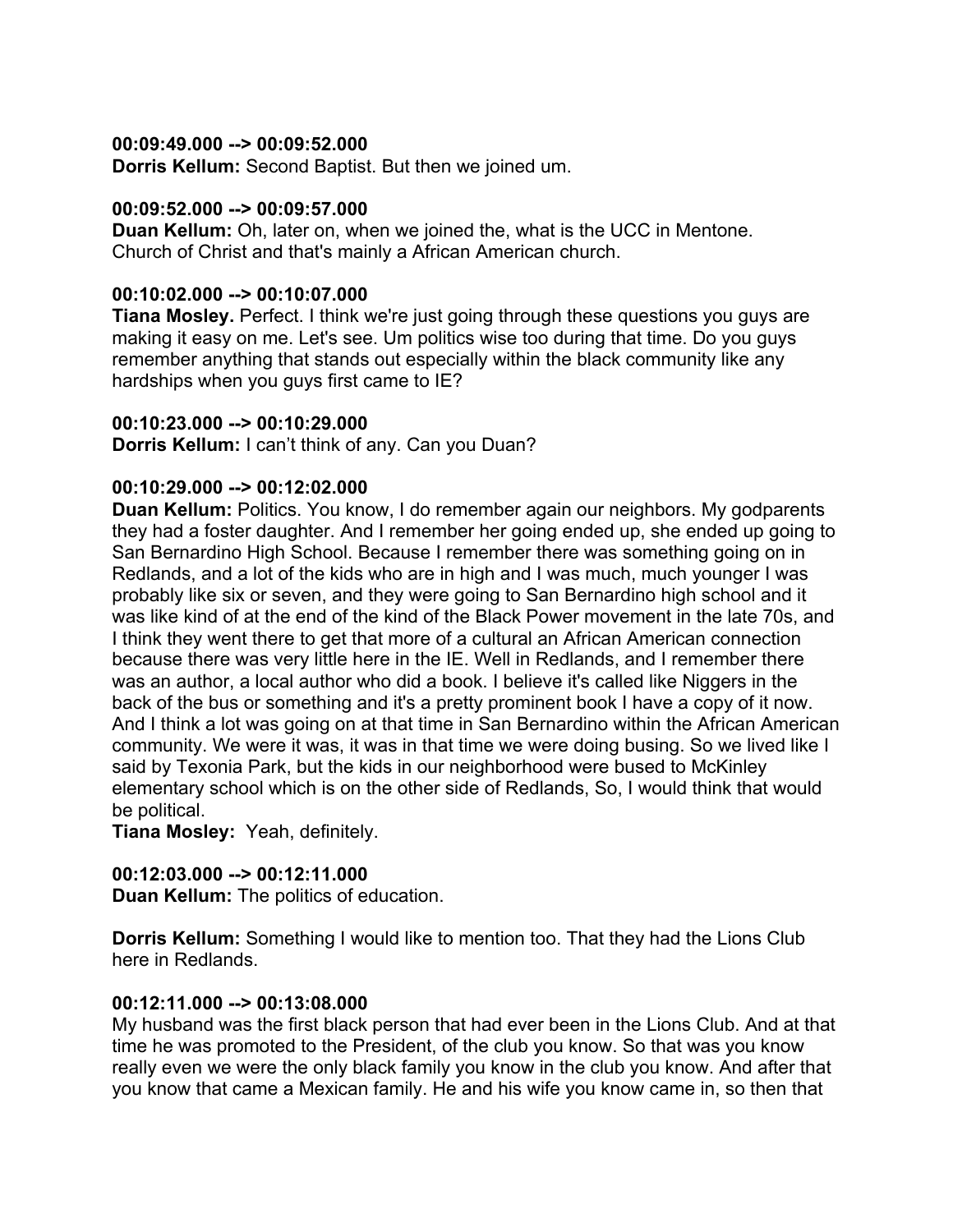was the black family and the Mexican family and the rest of them are you know them, the white families, you know, but we always treated nice. We always had you know lots of fun together you know and everything.

They didn't show any segregation anything against us, you know.

**Duan Kellum:** But I don't recall any blacks being involved in local politics, city politics, city council or school board. Yeah.

#### **00:13:12.000 --> 00:13:20.000**

**Tiana Mosley:** That, that literally is the most perfect segway because I have Kendall has these like the other half of these questions and we talked about desegregation and all of that stuff.

So, Kendall you're more than welcome to start on this next part.

#### **00:13:24.000 --> 00:13:35.000**

**Kendall Green:** Sounds good. Um, so what are the some of the biggest events that you remember over your life and how did they change your community or like that Inland empire in general. Um, yeah. That'll be the first question.

#### **00:13:41.000 --> 00:14:43.000**

**Duan Kellum:** I remember as a kid, during the summers they would have a summer recreation program at Texonia Park, and I remember walking up there and doing Tie dye, and I remember learning how to do like heat transfers on T shirts which I still do now using sandpaper and crayons. It was fun we, you know, we were involved in like for my brother and I were involved for baseball for boys. We both played Pop Warner football. A lot of sports, we were Cub Scouts. Again, the only black in the troop, played soccer, when it was just beginning and that was interesting. Yeah. Add…I think I went off topic but can you redirect me Kendall.

# **00:14:43.000 --> 00:14:53.000**

**Kendall Green:** Yeah, so like, just a couple of like themes maybe like talk about the civil rights movement you've kind of already touched on like the Black Power movement like towards the end of that. A desegregation, um, housing, you can talk about the orange groves disappearing.

# **00:15:00.000 --> 00:16:57.000**

**Duan Kellum:** The orange groves disappear, next to us. They start putting in tract homes. I do remember next to us that they were planning on doing horse stables, and the neighbors, and community really rallied and fought against it because there were just going to be a housing development, our housing development and then boom horse stables and, you know, nobody in our neighborhood owned horses, or were equestrians so that was, that was one issue. As far as I was much younger, but we would go to the Sylvan plunge and swim. But years before I was able or old enough to go, probably about, maybe a half a generation before it was segregated the pool there, and the stories you know a lady from church used to tell us that they wouldn't let the blacks and Mexicans in the pool. Until the day they cleaned it, and then they would drain it and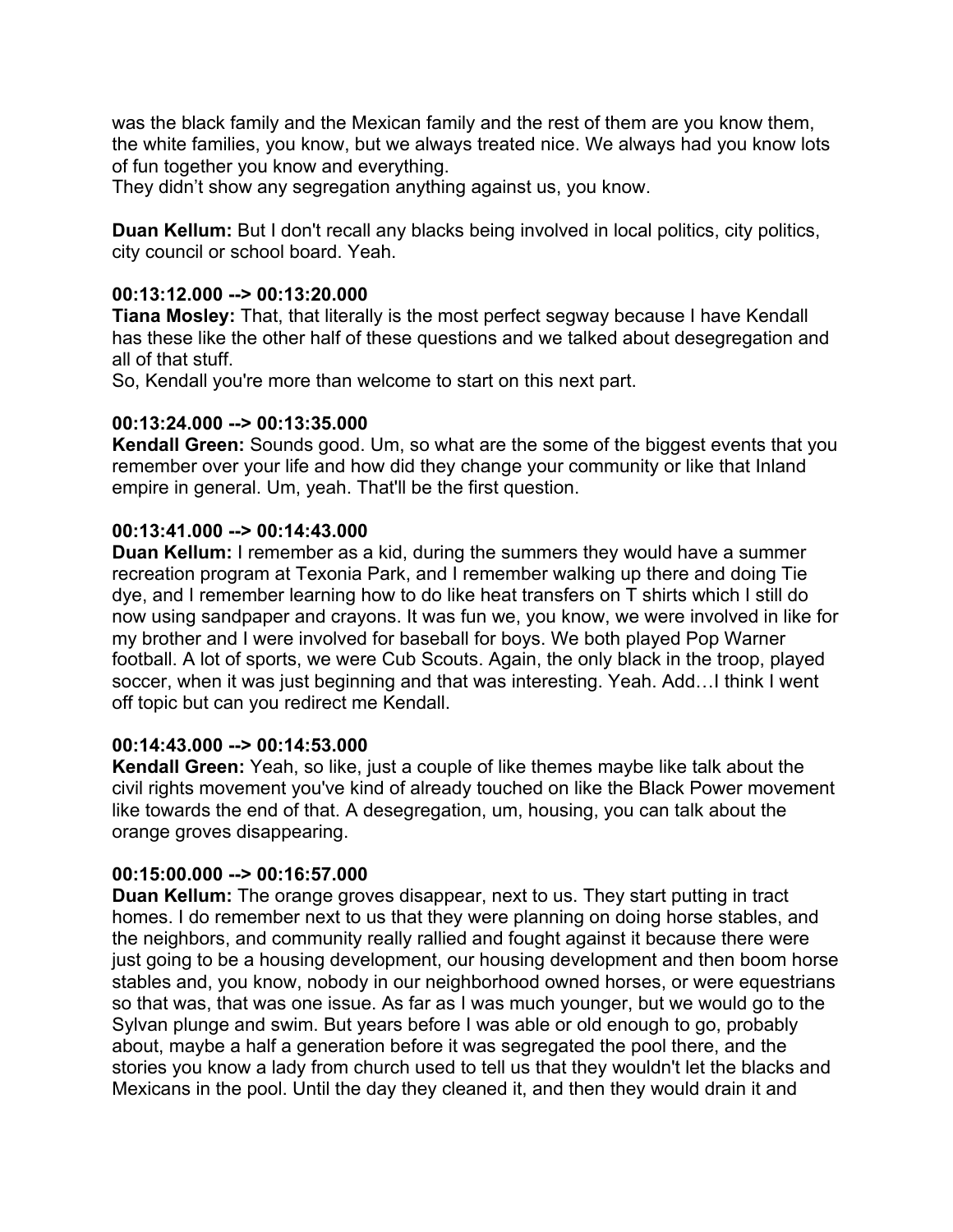clean it, then fill it back up and then let the whites use it. Then, on the day they cleaned it again so blacks and Mexicans can utilize the pool for one day a week that summer. But again busing.

There were no African American teachers. I didn't have my first African American teacher until college. I'm thinking civil rights movement. The only thing I do remember as well no that was probably much earlier but my dad wrote a paper for a writing contest called the ballot in the bullet. And that I remember he was still, you know, show me an award he won for that.

# **00:16:58.000 --> 00:17:04.000**

**Kendall Green:** That's very interesting, that's definitely one of Malcolm's best speeches.

He gave us. Um. So how have you seen the community change over your lifetime, um, in. If there's anything that like stuck out in particular.

# **00:17:17.000 --> 00:17:23.000**

**Duan Kellum:** Want to go first? Or do you want me to go.

# **Dorris Kellum:** You go.

**Duan Kellum:**Ok I don't want to be the chatterbox.

# **00:17:23.000 --> 00:18:28.000**

**Duan Kellem:** I remember that when growing up. Pretty much all the African American families, if they didn't know each other, they were familiar with each other. So by last name, "So oh Who are you? ""Oh I'm Duan." "Oh, so you're a Kellum boy okay you live over." And so that connection, and it, there was a sense of at least in our neighborhood a community. Funny story is when we were kids we weren't, you know, parents worked and we would come home from school, my brother and I, and we would play and the rule was we weren't supposed to go outside until parents came home and typical kids what do we do, we went outside and played, and we had a neighbor, and she would snitch on us all the time. Before my parents would pull up in the pulling up in the driveway, she would come out and say, Miss Kellum, Duan and Kevin we're out playing and I know they weren't supposed to be. I mean, so we were we were kept in check to by, by the neighbors. It was it was literally a community, you know, a village.

# **00:18:29.000 --> 00:18:44.000**

**Dorris Kellum:** Oh yeah, all of us, you know, where they have a very close, you know, the families you know in the village we have and we knew everyone they know all the kids you know and everything. Why don't you tell them about Mr. Upshaw.

# **00:18:46.000 --> 00:18:56.000**

**Duan Kellum:** I don't know if it goes in the line of the story, but there's a story, there's another military family, The Upshaws. And he was, he was had three boys three boys and we had two so we would play together. We grew up together. And coming home, he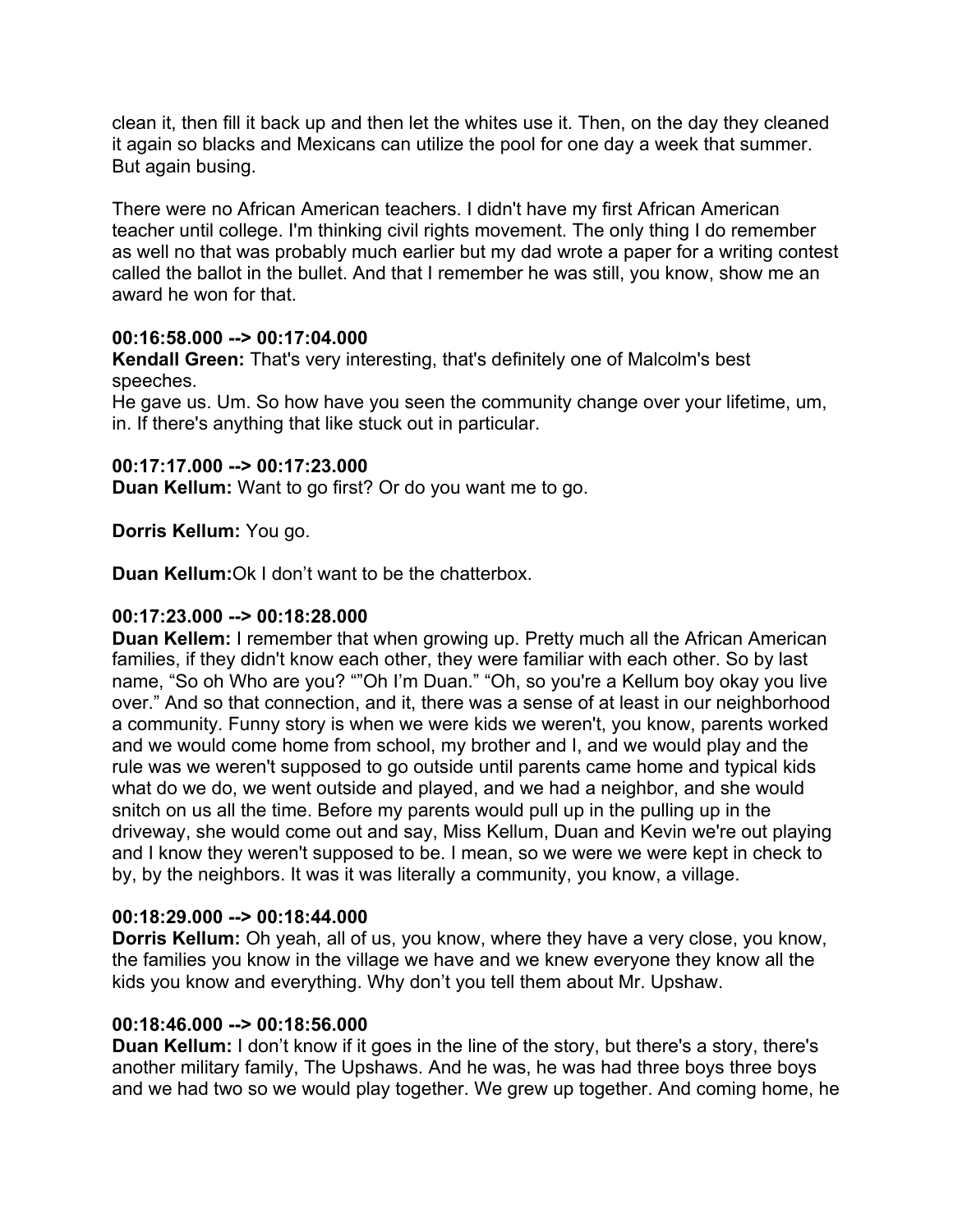would see us play and he would stop his car he be in his like airman uniform and run and tap one of us usually was me it was the youngest, and he would take off his belt or he would have some rope and tie me up, and just leave me laying in somebody's yard, and get in his car and drive home, and it was just it was hilarious and I think about it, it's like you could not get with anything like that now there was no malice in it. It was just, just fun and games and I found myself the little black Houdini because I could get out of his knots, you know that you were gone again.

**Dorris Kellum:** I think he liked that. He knew that too, he knew you were going to get out. He didn't tie it.

#### **Duan Kellum:00:19:43.000 --> 00:20:10.000**

Well he was pretty good with those knots. And then my godfather he was a, a gardener and he had a truck, and he would come down the street and we would wave him down he would stop and he let us jump on the back of the truck and ride the rest of the way home with you know will trying to play fireman and trashman so you know nobody fell, nobody broke any arms or legs, it was good.

**Kendall Green:** That sounds very fun.

#### **00:20:13.000 --> 00:20:25.00**

**Kendall Green:** Um, so in terms of like the racial and ethnic diversity of the city. How would you describe on the neighborhood and town that you lived in.

#### **00:20:25.000 --> 00:20:38.000**

**Duan Kellum:** it ,it's, it's changed where we live, it was predominantly black and Latino, you had Carlotta Ct. which is black and Latino then the, I would call it the Calhoun area, and all of that.

#### **00:20:38.000 --> 00:22:25.000**

**Dorris Kellum:** The park.

**Duan Kellum:** The park, I don't recall any, any incidents where there was conflict. We went we went to school together. We hung out together. There was this the inner mixing dating. We would party together so that when I was teaching I started teaching here in Redlands, and heard you know the black, brown you know conflict, it really blew us away, my contemporaries, people who grew up with me because we're like, there was there was no conflict. I don't know if this is, you know, a new generation, or, you know, created by outside sources, but it really it in a way it hurt us because we always had that contact and interaction.

The city's gotten more diverse I think when I was I was leading up talking about all the African American families being familiar with each other. I see African Americans, blacks all over, and it's like, I don't know who you are, you know, which is a good thing. There's many more of us than there were then.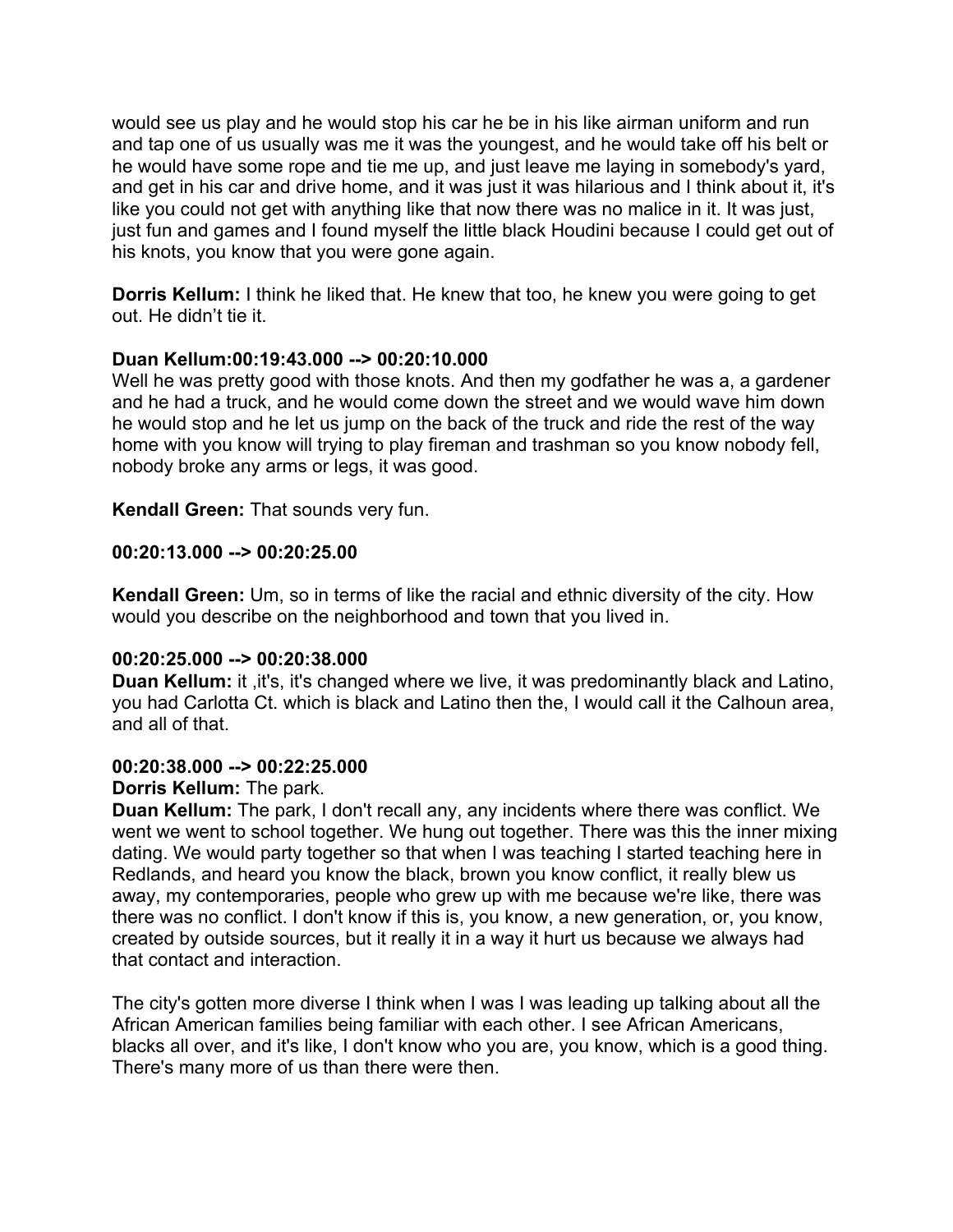I remember there were a couple of families that lived on the south side and that was always like wow they're rich. You know, we got rich black people around here, you know, and now and knowing it's, you know, They were hard working families just like everybody else. You got anything? I feel like I'm rambling.

# **00:22:26.000 --> 00:22:29.000**

**Kendall Green:** No you are totally fine.

# **00:22:29.000 --> 00:24:17.000**

**Dorris Kellum:** You know I worked at Norton Air Force Base at the recreation center and me being there you know I was with you know, everyone. And you know we got along well I had really good friends you know, and we visited each other. They you know the kids you know

would come to the Rec Center and, you know, socialize the blacks and the whites and it was, you know, it was good. I stayed there for 21 years [laughing] so there were no problems you know there you know. During the years that I worked there. I just, I don't know, it's just been wonderful to me living here in Redlands you know. I've enjoyed every step right now live at The Fern Lodge, lodge over here on Fern street, a senior apartments. And being there I am the only black person there but you know they are whites and, you know, different other people they are from the country, and I love it, I call them my family. They call me you know and everyone treats me so nice. Sometimes they just go overboard you know they are very nice to me and I love it and I don't want to be anywhere but there you know so. I'm not to them and they don't look at me you know as a black person. They look at me as a person that's nice and they love me and I love them you know so.

**Duan Kellum:** I would say for me is that the community I grew up with really helped shape me and gave me a foundation because it was it was loving it where people who look like me, people who you know who you know I didn't think about it when I was younger but as an adult it's like these are people who owned businesses who, you know, they were construction workers, civil servants, gardeners, masons whatever and they were able to use that, and, you know, buy a home, start a family. And I know some of them didn't have very much education, you know they came from the south at one time. And you know came out here working industry, the aerospace industry. So I think that I think that's my saving grace that really helped me create a foundation, even though I didn't have that in school, outside of my home, outside of my community.

# **00:25:07.000 --> 00:25:26.000**

**Kendall Green:** Yeah, definitely. Thank you for those answers from both of you. Um, so, do you guys have any memories of seeing or experiencing racism in the Inland Empire, and if so, can you tell us a little bit more about that.

# **00:25:26.000 --> 00:28:04.000**

**Duan Kellum:** Well, I said I didn't have an African American teacher, and that's true, but it's not… I remember in sixth grade at the end of the school year we would take what's called the proficiency test to see how well you did. I remember being excited because I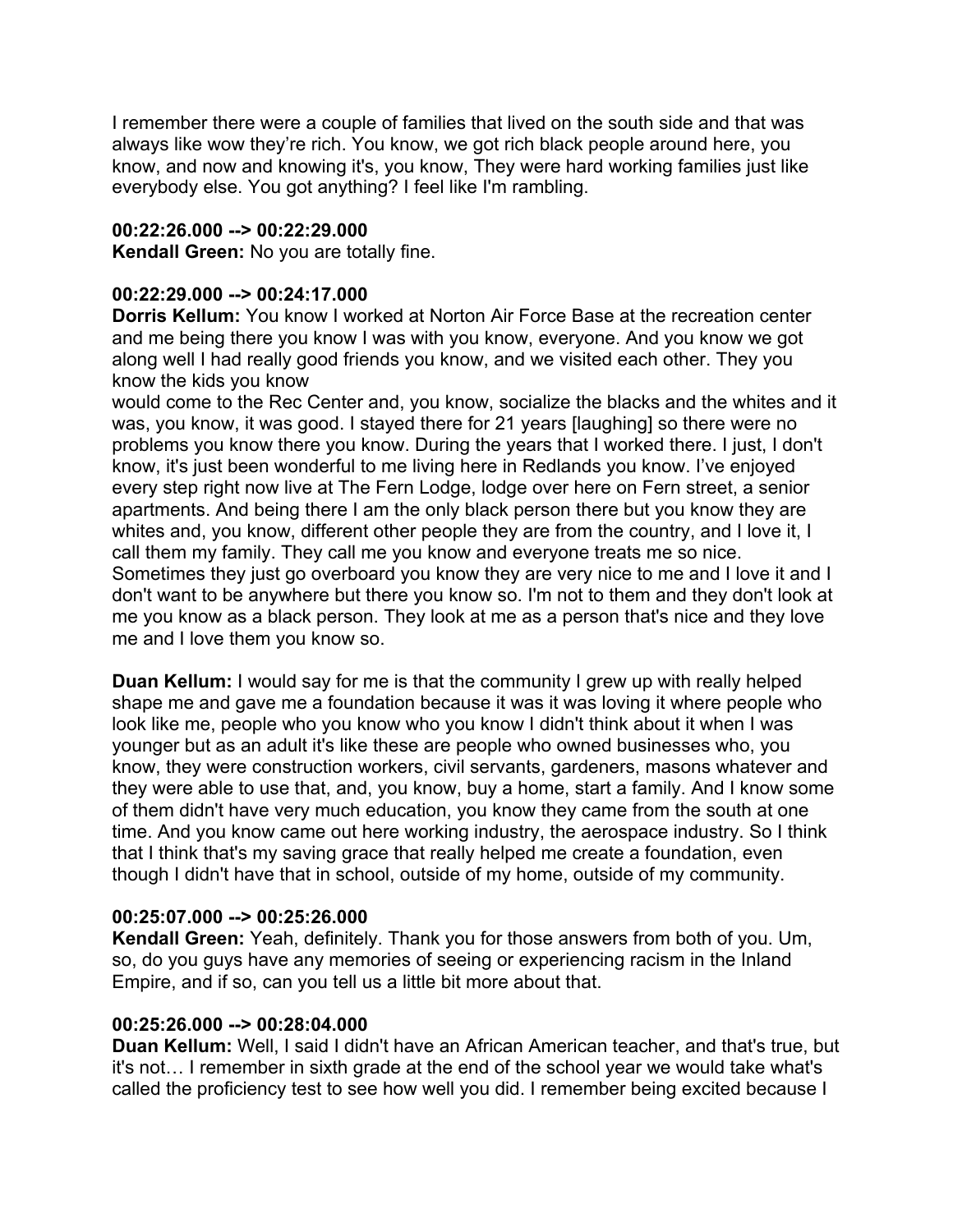did well in it. And so, the first day of seventh grade I was in an English class, and it was the only African American teacher there, and he taught remedial English. And he said, this is a class for the students who didn't pass the proficiency exam. And, you know, I wasn't very outspoken, but I did tell my parents and I remember them going up to the school and talking to either administrators or counselors, and I was transferred out of it. But the flip side was, I went from a class being with a lot of African Americans and Latinos, to being the only black in the class. So, was it the best thing? Don't know, it's So, I saw, I see that now was just kind of like, just rounding up all the blacks and Latinos and putting them in this remedial class.

I think about high school there weren't any, you know, really big racial incidents, again the blacks and Latinos we hung out together right on the wall on a church. Across the street there used to be a Red store where you can buy candies and hot dogs and things for lunch, even though we would go, you know, during school time. And I remember we hung out there and just chilled and everyone got along, and I was heavily in the martial arts at the time and I remember thinking I wish there was a bully, you know, because you had all those martial arts films and the bully things, and there weren't any, you know, I didn't experience it. I'm sure there were people who got picked on but I didn't see it. But, saying that but there's always been this underlying current of like racism in Redlands, so it was, you know, you didn't have to see it all the time it was, was the stares, it was it where the comments "oh you speak so nice, so well for a black person". This is all I know. I mean, you know.

# **00:28:06.000 --> 00:28:07.000**

**Kendall Green:** Yeah. Yeah, the comments, definitely. Prevalent. Um, you talked a little bit about it earlier about the busing in like how black students didn't have buses, could you speak a little bit about that.

# **00:28:19.000 --> 00:29:28.000**

**Duan Kellum:** We were bussed. So, in our neighborhood we were in. So we live on the north side. Again, Texonia, and if you go right up Pennsylvania. There's, there's Lugonia, and then there's Clement. So those were, would have been our neighborhood schools, but again we were bused there. And I remember having friends that lived in the what, I call them, we call them the projects on Texas that were, were, you know, bus to like Kimberly and Smiley. So it seemed like unless you are right around Lugonia, there was busing. And that busting didn't go the other way. They weren't taking kids from you know Cypress up on the hill and bringing them down near Lugonia or Franklin, it was, it was all one way. So, I think that would have been interesting to be in a school with predominantly African American and Latinos.

# **00:29:27.000 --> 00:29:38.000**

**Kendall Green:** Yeah, definitely. Um, speaking like on the topic of racism. How have you seen it change over your lifetime?

# **00:29:38.000 --> 00:29:42.000**

**Duan Kellum: I** asked you that the other day. What do you think?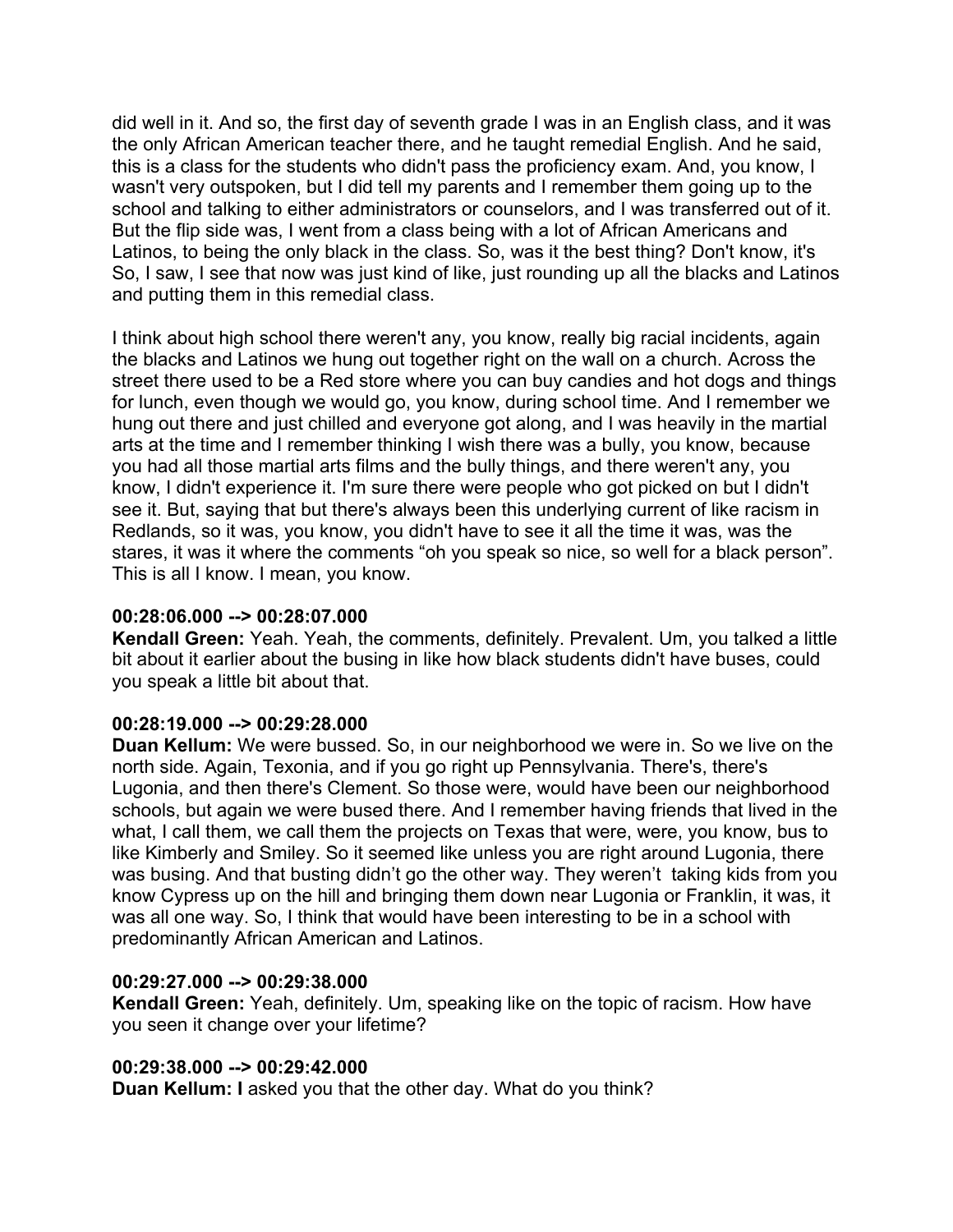#### **00:29:42.000 --> 00:31:08.000**

**Dorris Kellum:** Well here it has changed me because I came from the south, you know, we didn't have any of this you know back then. Coming to California you know really change from, you know, from living back there because in the south there were things we couldn't do. We didn't go to white schools. We didn't mix with, you know, with the whites, you know, with anything other than work for them you know. And that was it, you know. We had our own schools, we had our own churches, we had everything you know owned by the blacks. You know lived in one section and the whites lived in the other section. We walked to school. Although you know it was a distance even in the snow and rain we would, you know we would have to walk to school and walk back. But we were clothed and prepared for it. We had boots and gloves. And we enjoyed it you know we didn't know the difference you know on. And we were even bus to a high school, out of our city to another city because we didn't have a high school, you know, in the area that we lived in. So we had to go to our Henry County, you know, high school. But now you know they are all together. They go every place together and do everything together so there has been a big change you know since we left, since I left there.

#### **00:31:09.000 --> 00:35:27.000**

**Duan Kellum:** I've seen, maybe more of a boldness, with racist ideas and actions and ideologies, versus, maybe it was a lot more undercover. I was, I was probably about nineteen-ish. And I was working on my dad's car and I was, I was, as you're working you're you're testing things out and I knew his lights were out my, you know I was going to change the fuses, the fuses were the last thing I was going to do. And I remember driving it, and then getting pulled over, just pulling into our neighborhood by a police officer. And it's like, okay, it's like, just let them know you know I'm working on it, and I know the fuse. And so he comes up to the window, and I give them my ID and, you know, he looks at it. I'm like I'm working on it and he just kind of gets this attitude and looks at me goes, have I arrested you before. And I'm like, No. He goes, "You look familiar." And I go, "Oh, you know, yeah. growing up in Redlands like I probably went to school with you or your brothers or sisters." He's like, "No I'm not from here. I have arrested you before I'm sure." I'm like no you're not no you're not because I haven't been arrested.

And we have this back and forth exchange. And I think it was the youth and the testosterone. And fortunately, he got a call and he goes, Okay, I'm gonna let you go, but you better watch yourself. And I remember saying, No You better watch yourself, you know, and then after I got home I realized like that could have gone south, real quick. Real quick, and I remember my dad he was an MP. His early military career. And I remember you know people talk about the talk, and that's real he. You know being former law enforcement he's, you know, he would tell us you know when we got the age of to drive you know because you got to be really careful because you're going to be exposed to much more stuff. And, you know, police and racists and everything, and I have never seen it. You know, don't make any sudden moves, keep your hands here, and I remember he said he would he would literally get out the car if he got pulled over.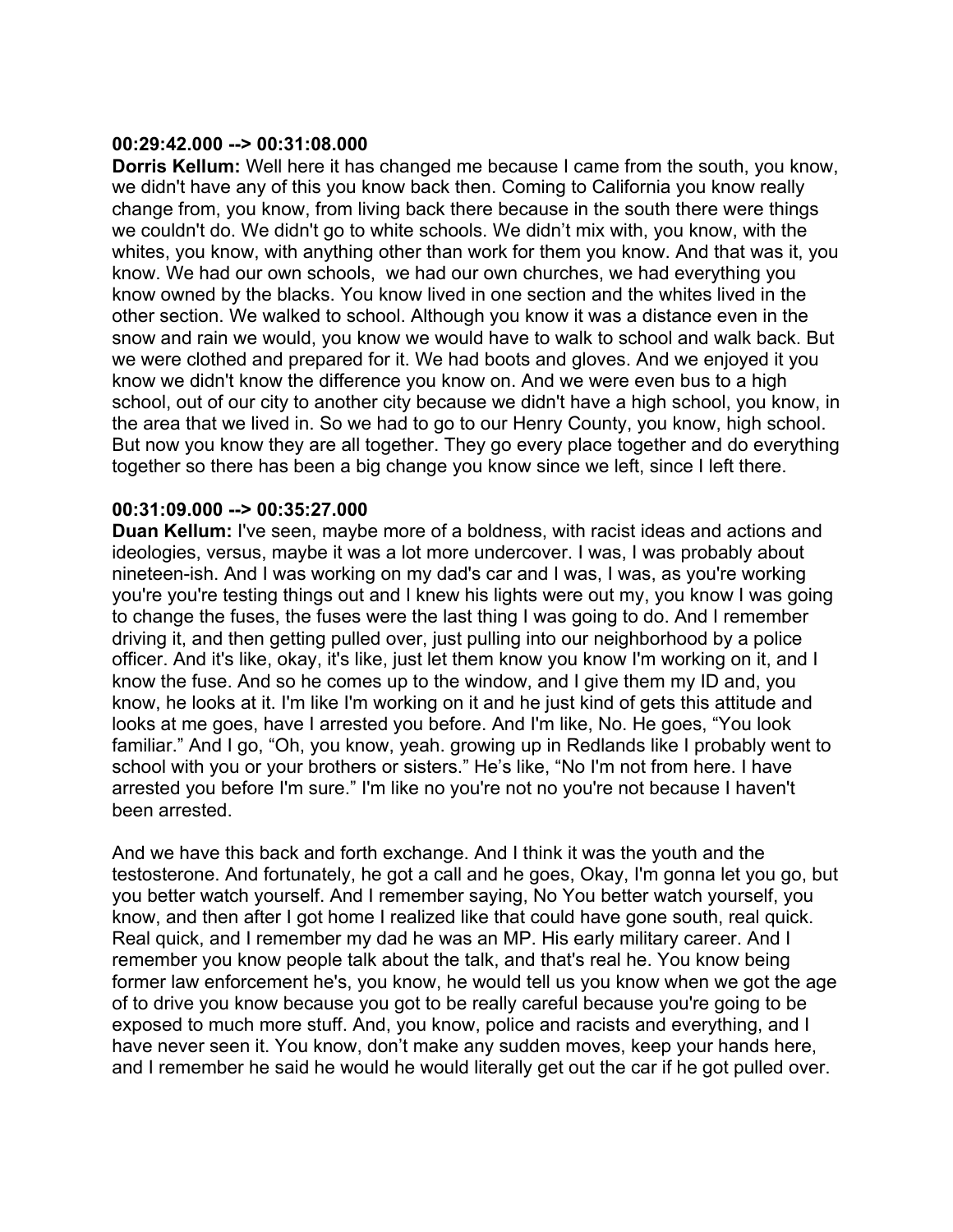You know, he would just get out and stand in the back. And I'm like wow. So, it sounds cliche, but a lot has changed and a lot hasn't.

I mean we're going through this, this and you're familiar with this, this revolution here in Redlands Unified trying to get things changed and it's a battle. It's a battle. And I think there's going, I haven't seen this much effort for change. I haven't seen the desire for change up into this point and into some respects through the district office.

But, you know, I just, you know, that's right. I was on the Redlands Human Relations Commission for a while. And I remember we had an incident where some skinheads beat a homeless person to death. Right behind where, kind of where the Beet Cellar is right there in downtown, and that was an issue. And then there were graffiti written on the Redlands Bowl and it was right before the Redlands bike classic, you know, it was racist language, anti semitic stuff, swastikas. And I remember we had the time we did like a day, a march for peace, you know, kinda like a community rally for that. It just seems like there's something right there and I can't remember, but we'll go on, if it comes back in.

# **00:35:27.000 --> 00:35:38.000**

**Kendall Green:** Yeah, no problem at all. Um, Mrs. Kellum kind of already touched on this, um, but this question is kind of like revolved around segregation and desegregation. Um, so how did you see the community change after desegregation. What were the positive and negative impacts of desegregation. Um, and, yeah.

**Duan Kellum:** Like in general? Or here in the I.E.

#### **Kendall Green:** Both

#### **00:35:58.000 --> 00:36:37.000**

**Duan Kellum:** At least for me, you know, I was really young, as things yeah I was born in 66. So, you know, things were still impacting the segregation. So, meaning, but I do. And this is a story, my parents told me I didn't believe I was 30 and it just blew my mind that when we're coming here from New Jersey we drove across country. And we stopped in Texas to get something to eat and my dad was telling me it was like a car hop, the people with the skates on and then you know the play cowboy pistols and stuff. And we sat there. Did you want to finish? Because you remember that.

#### **00:36:38.000 --> 00:38:32.000**

**Dorris Kellum:** Yeah we stopped with food you know and we sat there in the car and waited you know for them to come to you know. Then finally one girl came out and she said to us we can't serve you. And that was it you know yeah I had two little boys in the car. Everyone was hungry. And they tell us that they can't serve us because you know, we are black so. This was in 69. That was in 69. Because that is when we came out here was in 69.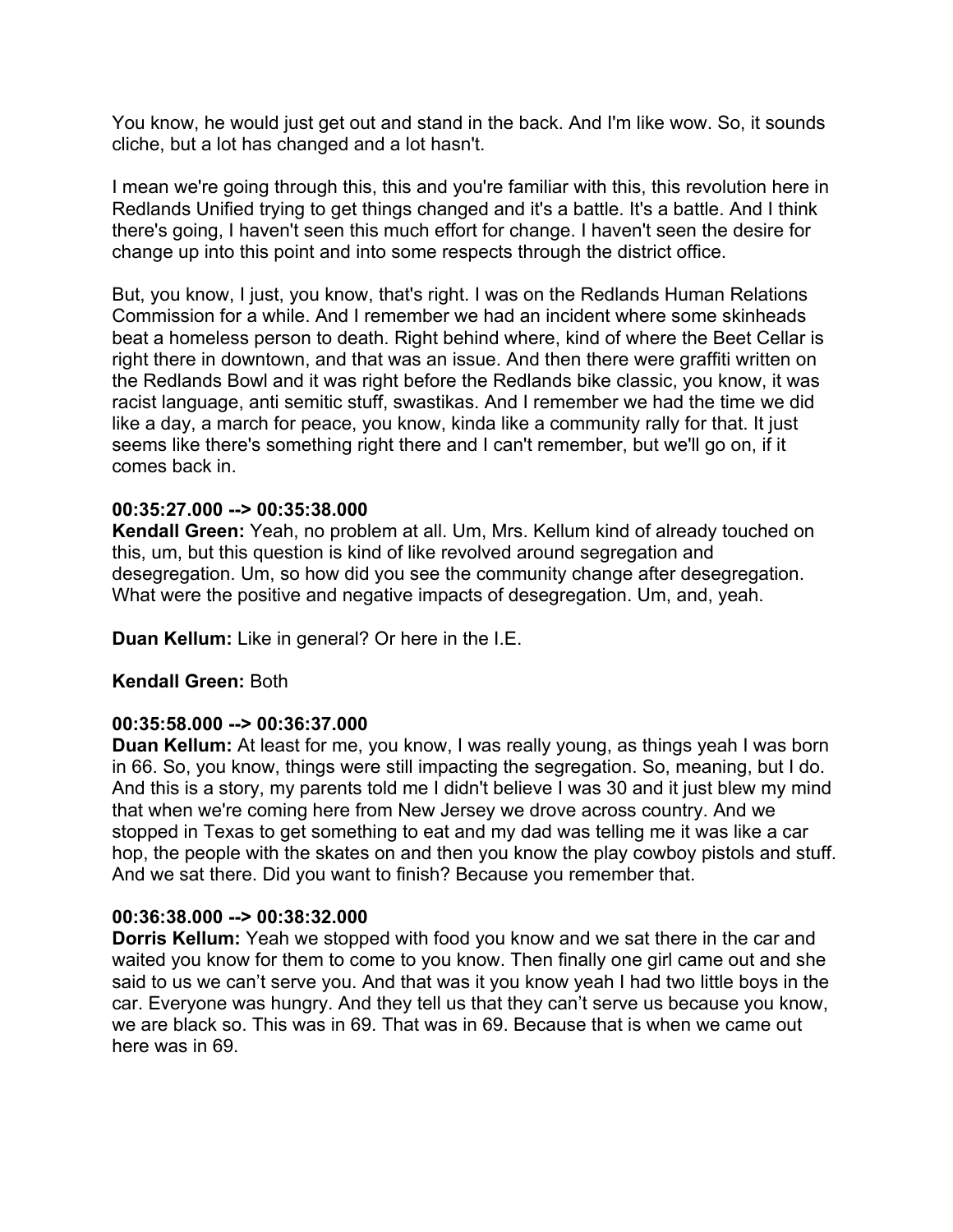And if we had to stop, you know to sleep, you know, we would try to find a place you know at a motel, hotel you know that that took blacks. But and I can remember stopping going to the bathroom at a service station and they were on the back side, and there were two so I just went in one. And this guy and his girlfriend or wife drove up. And as I was going in, he said "Nigga don't use that bathroom" you know like that. And I says "Oh well I didn't know." And I came, you know, I came on back they didn't say anything else but I just walked around front, got back in the car and told my husband you know what they had said that to me. And we drove off, but other than that, that was, you know, the only incident we had, you know, coming across country. We've just had to find places to stop to eat that we know you know would see this.

# **00:38:34.000 --> 00:38:54.000**

**Duan Kellum:** And I don't remember any like movements or people doing anything as far as civil rights as, as a kid. My primary occupation was playing so…

#### **00:38:56.000 --> 00:39:11.000**

**Dorris Kellum:** No, because you were young when you came here you know and it wasn't you know as bad as it was when I was growing up, you know, you never had, you know and living in the south, you know you've always been here in town.

#### **00:39:11.000 --> 00:39:24.000**

**Duan Kellum:** But I do remember getting into some fights in elementary school, when people are just easily dropped the word. And I was a brawler. [laughing]

# **00:39:32.000 --> 00:39:35.000**

**Dorris Kellum:** I can't think of anything. We knew what we should do and what we shouldn't do so we, you know, kind of made ourself, you know, not get, you know, um, involved you know what these people. We just tried to avoid them you know and stay away from them you know. And other than that you know we, we made it. We made it all the way across, but that was it, and we hadn't problems you know since you know leaving Virginia. We travel a lot, you know, and the Airforce.

#### **00:40:20.000 --> 00:40:36.000**

**Kendall Green:** Yeah, thank you for that answer definitely imparted a lot of knowledge in instances that you know you wouldn't really hear in the history books. Um Tiana will give you the next couple questions. Thank you.

#### **00:40:38.000 --> 00:40:52.000**

**Tiana Mosley:** Thank you Kendall. Okay so this next part is more current like about Covid and the whole BLM movement. So the first part is like say once again for whoever wants to go first, just tell me a little bit about this current moment living through Covid right now for you guys.

#### **00:40:55.000 --> 00:42:48.000**

**Dorris Kellum:** For me it's been very hard, because I haven't been able to go out you know and It makes me nervous. You know I have too much time to stay home and think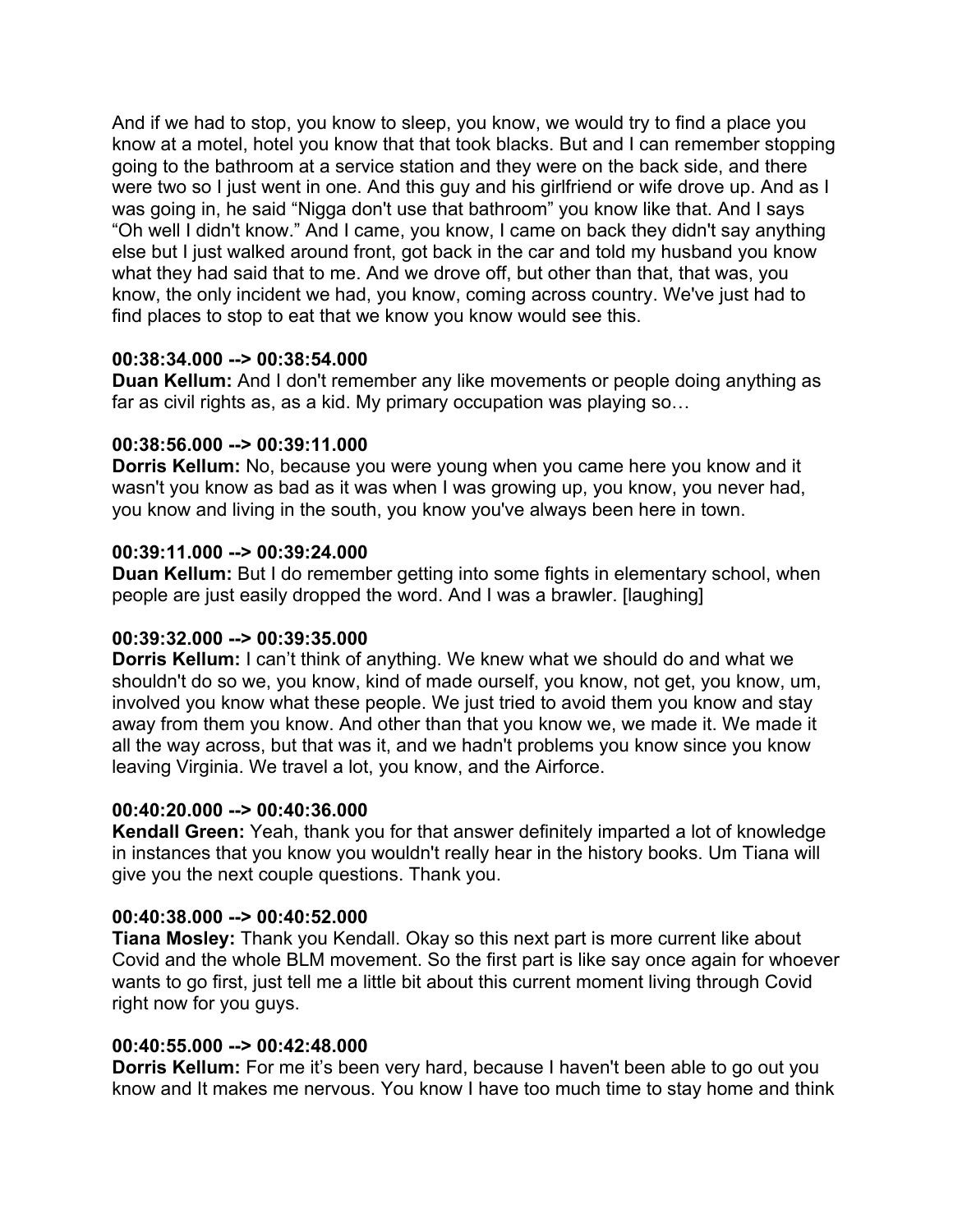about things that I shouldn't think about, you know. I don't, we don't have you know any communication with the

the other residents that live here, you know. We can speak to them as we pass but we don't have any visitation and we don't have any activities. We had a lot of activities going on. And we sit in our apartment and we see each other in the hallway, say hello you know and, you know, might say a few words but other than that it's, it's really been hard for me.

But Duan has tried to get me out of the house at least once a week. And he's my dad. He won't let me go any place. He does all the shopping for me and everything you know that's been hard for me you know and I know kind of nervous, you know, but things are getting better now. I've had all my shots, and he said, maybe I can go back to Virginia this summer and visit my sister. So, I'm looking forward to that but you know that you know it's been rough and we've made it through this far and seemed like things are getting better every day, so.

**Tiana Mosley:** Yeah, definitely. I know hopefully you're able to go and see her this summer. I'll definitely be saying my prayers for you. And then same thing with you Mr. Kellum if you'd like to answer that same question.

#### **Duan Kellum: 00:42:55.000 --> 00:45:59.000**

I'm a creative, so it's really given me a lot of time to create. You know, you hear people say, you know, if I was back in the civil rights era, "you know this is what I would do." And we're living in now. And so there's none of that. "I would of." Either you're doing it or you're not. With the Covid. I was just concerned, my wife and I were concerned more for my mother and her parents who are older. And so we were gonna we were, you know, really tried to stay healthy.

For their sake, because again we were, you know, helping them and around them, did lose a cousin to Covid. He was my around my age so that was kind of a you know a shocker just to know someone that close and to know many people who've gotten it to varying degrees. You know, almost dying and in really bad shape.

The events of George Floyd, I think us being home, really gave us time to really process it and not get caught up in the kind of the news cycle and tossed aside. I was, I was, am active as possible using my voice, using my art, using education to help with this change.

I think like many thought that maybe we were beyond this. And we are we are in many respects, we haven't moved. In some respects, we backslid as a nation as a society, when it comes to issues of black lives and the sanctity of their lives.

It's really given me a lot of time to just see what people are doing, and evaluating what I need to do, and with whom. It's, it's, it can be exhausting. And, you know, you've got to practice the self care. And I don't think we're out of it. I mean we're approaching, you know, a year of George Floyd's murder and the trial starting and so there that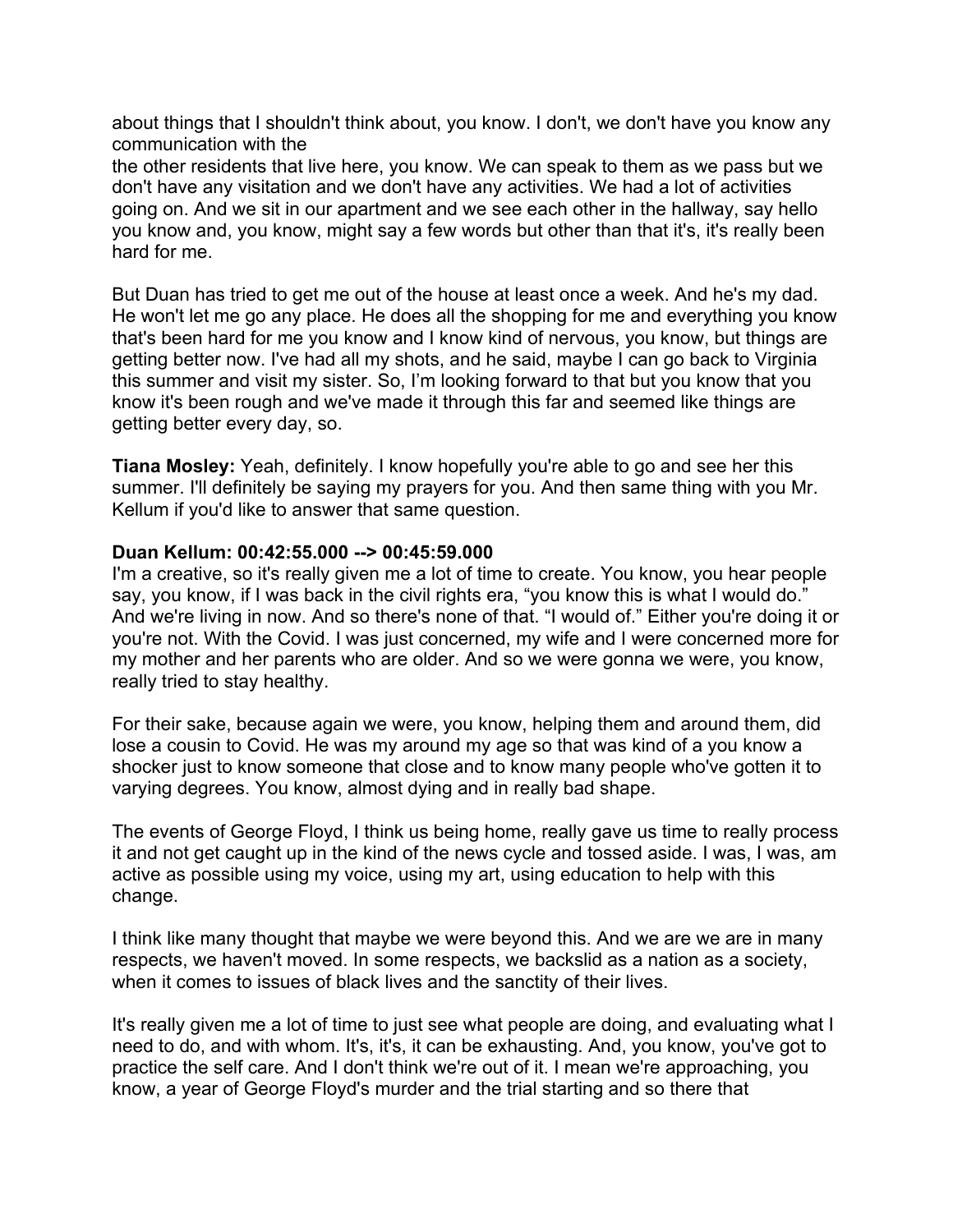something's going to happen. Whether it's, and I won't even say a celebration of, of the, of the conviction if it happens.

#### **00:46:00.000 --> 00:48:30.000**

**Duan Kellum:** I am not optimistic. I am kind of like just neutral. I would be surprised if he was convicted, but I wouldn't be surprised if he was acquitted. I mean we've been down this so many times before. And now that you talk about and think about, I go back to the Rodney King, I was in college. So I remember that. And when that happened then having graduated and moving back out here and seeing the reaction of not only people in LA, but here in the Inland Empire, with the equivalent of four officers and stores being shut down and people being on edge and, yeah… The OJ trial, you know, now all these things are coming back. How people been divided, and so I see, you know, you go through Redlands, and you see, you know, you'll see you'll see a confederate flag on the back of a truck. You know, you see, you know, the Trump 2020 still, you see the hats, and it seems like people are at least drawing the line in the sand. We know where, for the most part where people stand. And so kind of going off of Dick Gregory "Do you want to know who the racist are or do you want them to kind of like smile in your face and say, Okay, then do their dirt behind your back". So, in a sense, it's, it's a good thing that this has come out you know with the election of Trump. That's really shown us where people's hearts and minds are. So we got this, this. I would say this community is more divided, openly divided, than I've seen it before. But I do see people working for change, which is good. So, you know, we've got change when city government, the school board, and the schools. I'm actually working with a team of teachers in the district, writing the ethnic studies curriculum for the district. So, I mean, there's change, but then there's it seems like there's still this heavyweight, and in some time. Sometimes it feels even heavier than maybe it was 20,30,40, years ago.

# **00:48:35.000 --> 00:49:15.000**

**Tiana Mosley:** Thank you for that . That was a very powerful answer, I really do appreciate that. But even off of almost, piggybacking off of that, like you said, with the whole George Floyd thing and how the trials going and how we've seen the history repeat even throughout like the Trayvon Martin case where you hope for the best. We won't be surprised if the worst happens. My question is, how do you like what have you been thinking and feeling with the BLM protest especially like the one because I know you gave a amazing speech at our Nextgen protest we had downtown. And then how would you also kind of tell the younger generation like how would you navigate through the current struggles of racial justice that they're going through.

# **00:49:16.000 --> 00:52:52.000**

**Duan Kellum:** That's a tough one. I think part of it is, education, knowing yourself. Knowing your history. Being comfortable in your own skin. Being around others that love and support you to go through that. I see this as kind of like this pandemic and the George Floyd is this, this generations, 911, Pearl Harbor. And, I mean, how did you, how did you deal with you know with Pearl Harbor? And 911, I mean we were numb. For a while, and I think technology helps and hurts. It gives us the information, but I think now we can be bombarded with it, and may be overwhelmed. I remember in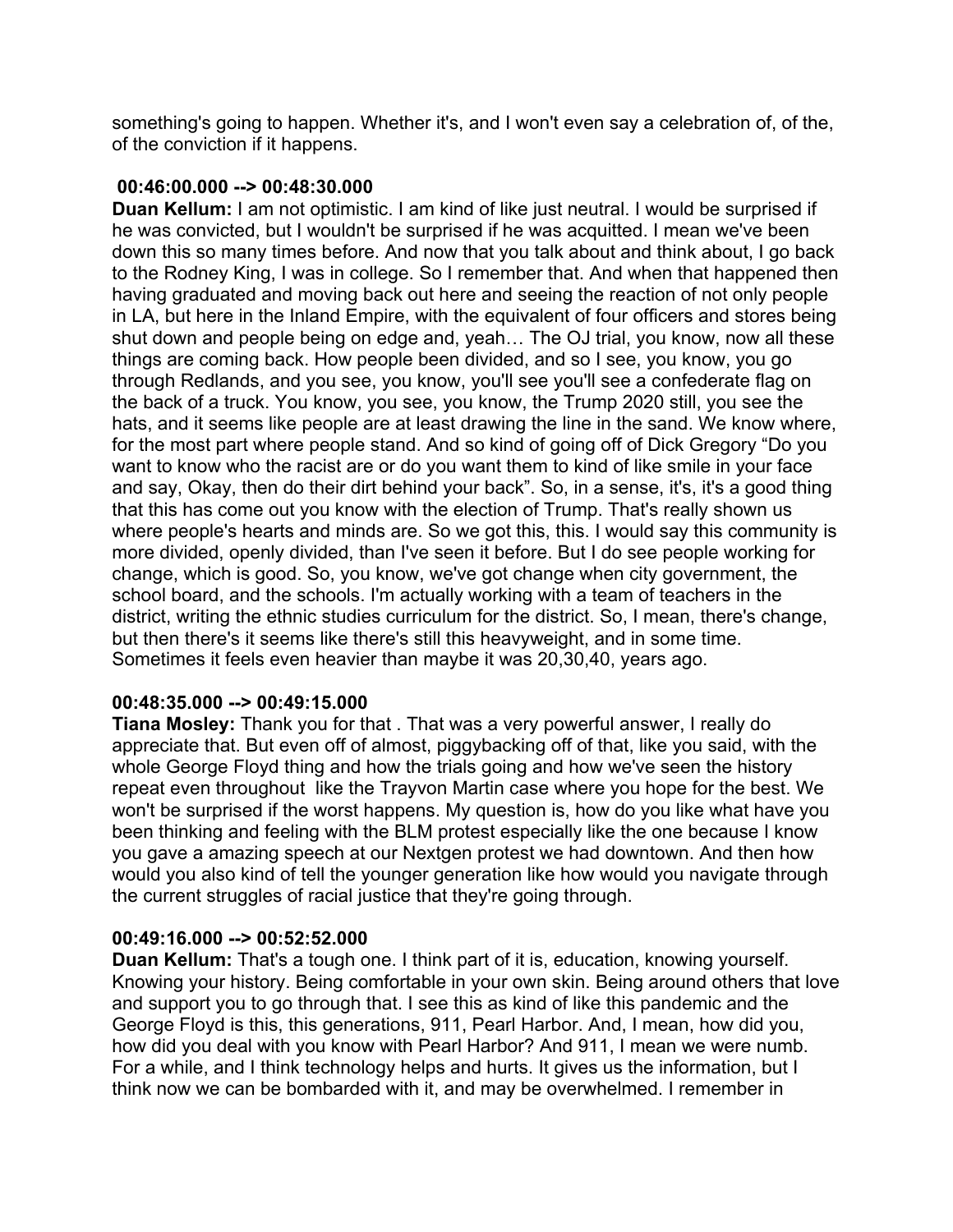college after Rodney King, I was taking a politics and communications class, and the professor came out that the following week after the beating. And he had probably two three foot stack of newspapers on his desk and said every one of these is a police brutality, there's, there's a police brutality incident. And he goes, this wasn't the first. This isn't going to be the last. And that really stuck with me. So as we see these, these murders lynching's on film. How do I say, I don't have a lot of faith in humanity, but I have hope.

You know I'm playing around, but you know, as things open up, we're starting these mass killings again. And it's like, people. What the hell is going on. It's, you know, this is the normal.

You know there. You know, there weren't any school shootings during Covid because everybody was homeschooled. So, What does that tell me? So, you know, for the youth, you guys got a lot on your plate, you got a lot to deal with. We would have to deal with an occasional bomb scare every two, three years because someone didn't want to take a test and call in a bomb scare. You know now we are training for you know mass shooters, trainings for sensitivity and diversity, learning about issue the LGBTQ communities. And I think the more we know, and want to know there's an element that doesn't want to know, and wants to hang on to the past, the institutional, you know, isms.

#### **00:52:56.000 --> 00:53:28.000**

**Tiana Mosley:** That oh my god, that gave me chills with that answer. Thank you. But then, even on top of that to like looking back over your life like I know you said you were a creative and you have SKOOLBOIZ and all that kind of stuff do you feel like that, that creative outlet has really helped you through any of your struggles that you've had?

# **00:53:29.000 --> 00:54:47.000**

**Duan Kellum:** Oh, I think I couldn't even tell you, I would probably be crazy if I didn't have those outlets and being a creative and having this past year. I don't want to. I was making lemonade. So 2020, I decided, Okay, I'm just gonna make lemonade. Pink Lemonade, you know, Green lemonade, but we're making lemonade with these lemons. And I do see this new drive and power through African American business and creatives and education,. And we opened up an art studio in downtown San Bernardino, and, and that to us that was huge. We decided, well, we were, we didn't, we didn't look in Redlands and we would have been priced out of Redlands, but to go to San Bernardino to go to the hood to create something, try to create something beautiful, something for the community, a destination for people to go and know that we call the shots. We are the owners. We don't have to wait for somebody else to do that. It's empowering and it they may be one of the reasons why others are afraid because you know we're getting this momentum and it's, you know, well Drake said, "Started from the bottom, now we here."

# **00:54:50.000 --> 00:55:03.000**

**Tiana Mosley:** Thank you, but yeah that after that, that completes all of our questions so I want to thank you guys especially like I said you Mr. Kellum, me and Kendall go